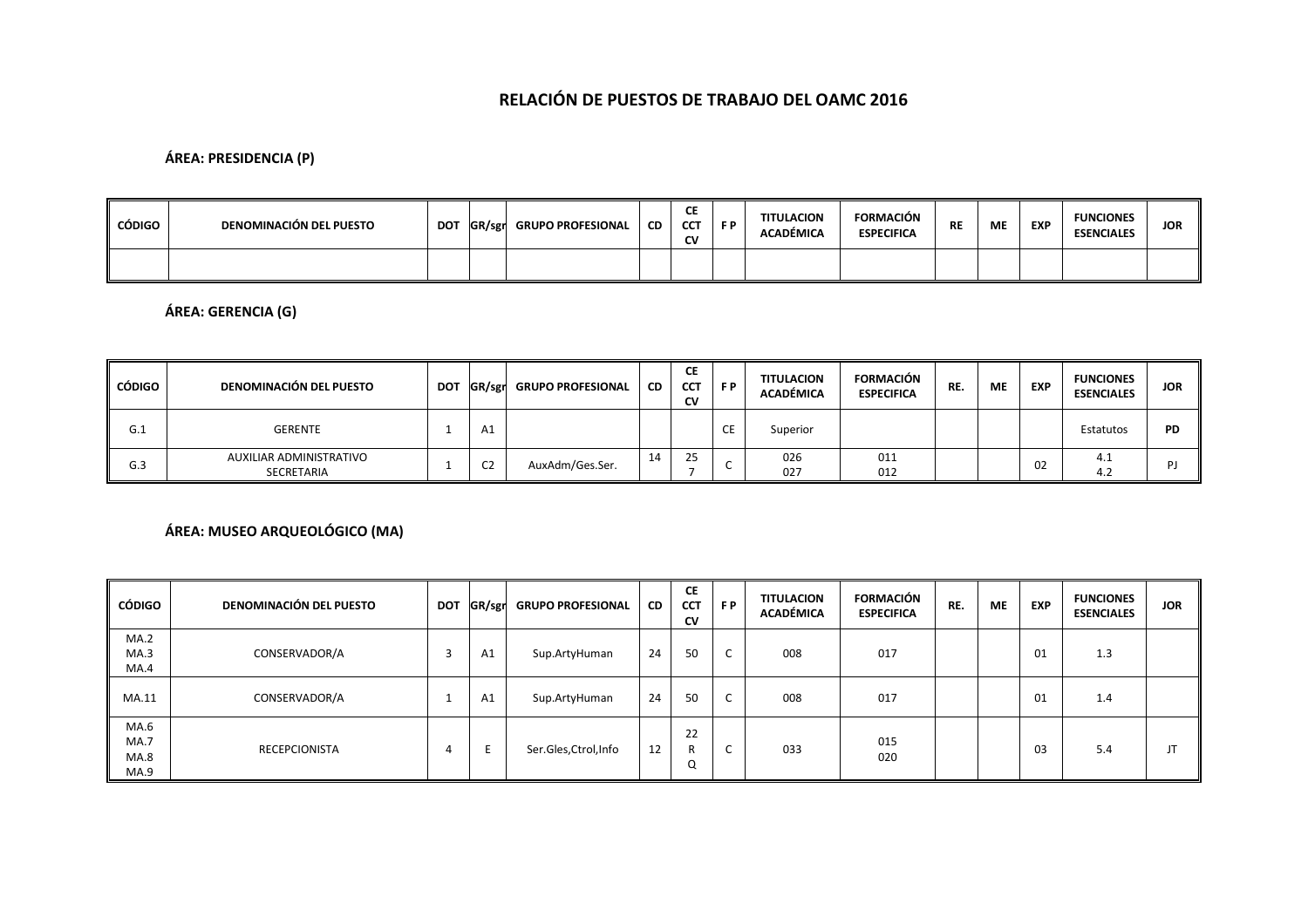### **ÁREA: MUSEO DE CIENCIAS NATURALES (MCN)**

| <b>CÓDIGO</b>                                      | <b>DENOMINACIÓN DEL PUESTO</b>             | <b>DOT</b>   | GR/sgr | <b>GRUPO PROFESIONAL</b> | <b>CD</b> | <b>CE</b><br><b>CCT</b><br><b>CV</b> | F P | <b>TITULACION</b><br><b>ACADÉMICA</b> | <b>FORMACIÓN</b><br><b>ESPECIFICA</b> | R.E. | <b>ME</b> | <b>EXP</b> | <b>FUNCIONES</b><br><b>ESENCIALES</b> | <b>JOR</b> |
|----------------------------------------------------|--------------------------------------------|--------------|--------|--------------------------|-----------|--------------------------------------|-----|---------------------------------------|---------------------------------------|------|-----------|------------|---------------------------------------|------------|
| MCN.2                                              | CONSERVADOR/A                              | $\mathbf{1}$ | A1     | Sup.C.yC.Vida            | 24        | 50                                   | C   | 004<br>005                            | 017                                   |      |           | 01         | 1.3                                   |            |
| MCN.3<br>MCN.4<br>MCN.5<br>MCN.6                   | CONSERVADOR/A                              | 4            | A1     | Sup.C.yC.Vida            | 24        | 50                                   | C   | 004                                   | 017                                   |      |           | 01         | 1.3                                   |            |
| MCN.7                                              | CONSERVADOR/A                              | $\mathbf{1}$ | A1     | Sup.C.yC.Vida            | 24        | 50                                   | c   | 004                                   | 017                                   |      |           | 01         | 1.4                                   |            |
| MCN.8                                              | <b>TÉCNICO/A SUPERIOR</b><br>(a extinguir) |              | A1     | Sup.C.yC.Vida            | 24        | 50                                   | C   | 004                                   | 001<br>017                            |      |           | 01         | 1.5                                   |            |
| MCN.9                                              | <b>TÉCNICO/A SUPERIOR</b><br>(a extinguir) |              | A1     | Sup.C.yC.Vida            | 24        | 50                                   | C   | 004                                   | 002<br>017                            |      |           | 01         | 1.5                                   |            |
| <b>MCN.10</b>                                      | PREPARADOR/A LABORANTE                     |              | C1     | MantySer.                | 18        | 25                                   | C   | 020<br>025                            | 017                                   |      |           | 02         | 3.6                                   |            |
| MCN.13<br>MCN.14<br><b>MCN.15</b><br><b>MCN.17</b> | RECEPCIONISTA                              | 4            | E      | Ser.Gles, Ctrol, Info    | 12        | 22<br>R<br>Q                         | C   | 033                                   | 015<br>020                            |      |           | 03         | 5.4                                   | JT         |

### **ÁREA: MUSEO DE HISTORIA Y ANTROPOLOGÍA DE TENERIFE (MHAT)**

| <b>CÓDIGO</b>              | <b>DENOMINACIÓN DEL PUESTO</b> | <b>DOT</b>     | GR/sgr         | <b>GRUPO PROFESIONAL</b> | CD | <b>CE</b><br><b>CCT</b><br><b>CV</b> | FP. | <b>TITULACION</b><br><b>ACADÉMICA</b> | <b>FORMACIÓN</b><br><b>ESPECIFICA</b> | <b>RE</b> | <b>ME</b> | <b>EXP</b> | <b>FUNCIONES</b><br><b>ESENCIALES</b> | <b>JOR</b> |
|----------------------------|--------------------------------|----------------|----------------|--------------------------|----|--------------------------------------|-----|---------------------------------------|---------------------------------------|-----------|-----------|------------|---------------------------------------|------------|
| MHAT.1                     | CONSERVADOR/A                  | $\mathbf{1}$   | A1             | Sup.ArtyHuman.           | 24 | 50                                   | C   | 008<br>009<br>010<br>028              | 017                                   |           |           | 01         | 1.4                                   |            |
| MHAT.2<br>MHAT.3<br>MHAT.4 | CONSERVADOR/A                  | 3              | A1             | Sup.ArtyHuman.           | 24 | 50                                   | C   | 008<br>009<br>010<br>028              | 017                                   |           |           | 01         | 1.3                                   |            |
| MHAT.5<br>MHAT.6<br>MHAT.7 | CONSERVADOR/A                  | 3              | A1             | Sup.C.Social.            | 24 | 50                                   | C   | 007<br>008<br>012<br>030              | 017                                   |           |           | 01         | 1.3                                   |            |
| MHAT.8                     | TÉCNICO/A EN TEXTILES          | $\mathbf{1}$   | C1             | MantySer.                | 20 | 27<br>5                              | C   | 020<br>024                            | 016<br>017                            |           |           | 02         | 3.9                                   |            |
| MHAT.10<br>MHAT.11         | AUXILIAR ADMINISTRATIVO        | $\overline{2}$ | C <sub>2</sub> | AuxAdm/Ges.Ser.          | 14 | 25                                   | C   | 026<br>027                            | 011<br>012                            |           |           | 02         | 4.1<br>4.2<br>4.8                     |            |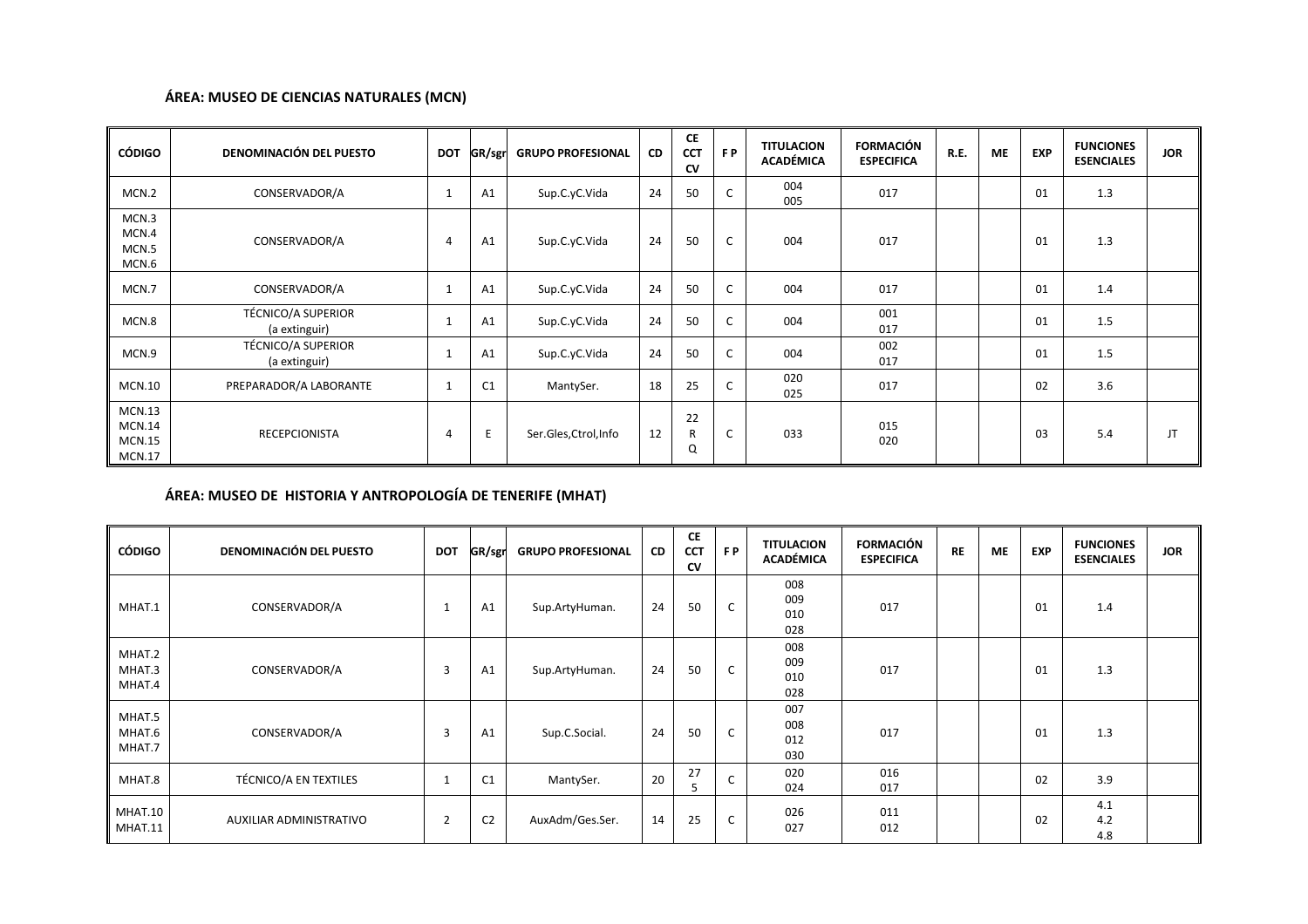| MHAT.12<br>MHAT.13<br>MHAT.14<br>MHAT.15<br>MHAT.16<br>MHAT.17<br>MHAT.18<br>MHAT.19<br>MHAT.20<br>MHAT.21 | <b>RECEPCIONISTA</b>   | 10 | E | Ser.Gles, Ctrol, Info | 12 | 22<br>R<br>Q              | ◡                             | 033 | 015<br>020 |    | 03 | 5.4         | JT |
|------------------------------------------------------------------------------------------------------------|------------------------|----|---|-----------------------|----|---------------------------|-------------------------------|-----|------------|----|----|-------------|----|
| MHAT.23                                                                                                    | OPERARIOOFICIOS VARIOS | J. |   | Op.AmbyEdf.           | 12 | 20<br>$\overline{2}$<br>4 | <b>CE</b>                     | 033 | 019        | 01 | 07 | 5.8<br>5.10 |    |
| MHAT.22<br>MHAT.24                                                                                         | OPERARIOOFICIOS VARIOS | ے  |   | Op.AmbyEdf.           | 10 | 19                        | $\overline{\phantom{0}}$<br>◡ | 033 |            |    | 03 | 5.6<br>5.8  |    |

### **ÁREA: MUSEO DE LA CIENCIA Y EL COSMOS (MCC)**

| <b>CÓDIGO</b>                                            | <b>DENOMINACIÓN DEL PUESTO</b>          | <b>DOT</b>     | GR/sgr         | <b>GRUPO PROFESIONAL</b> | CD | CE<br><b>CCT</b><br><b>CV</b> | FP. | <b>TITULACION</b><br><b>ACADÉMICA</b> | <b>FORMACIÓN</b><br><b>ESPECIFICA</b> | R.E | ME | <b>EXP</b> | <b>FUNCIONES</b><br><b>ESENCIALES</b> | <b>JOR</b> |
|----------------------------------------------------------|-----------------------------------------|----------------|----------------|--------------------------|----|-------------------------------|-----|---------------------------------------|---------------------------------------|-----|----|------------|---------------------------------------|------------|
| MCC.1<br>MCC.17                                          | <b>TÉCNICO/A SUPERIOR</b>               | $\overline{2}$ | A1             | Sup.Fís.                 | 24 | 50                            | C   | 011                                   | 017                                   |     |    | 01         | 1.4                                   |            |
| MCC.2<br>MCC.3                                           | TÉCNICO/A DE DESARROLLO                 | $\overline{2}$ | C1             | Inf,DesyComun.           | 18 | 25                            | C   | 020<br>025                            | 017                                   |     |    | 02         | 3.10                                  |            |
| MCC.5<br>MCC.6<br>MCC.7                                  | TÉCNICO/A DE MANTENIMIENTO              | $\overline{3}$ | C1             | MantySer.                | 18 | 25                            | C   | 020<br>025                            | 019                                   | 01  |    | 02         | 3.11                                  |            |
| MCC.8<br>MCC.9                                           | TÉCNICO/A DE DESARROLLO<br>(ASTRONOMÍA) | $\overline{2}$ | C1             | Inf,DesyComun.           | 18 | 25                            | C   | 020<br>025                            | 017                                   |     |    | 02         | 3.16                                  |            |
| MCC.16                                                   | TÉCNICO/A AUDIOVISUALES                 | 1              | C1             | Inf,DesyComun.           | 18 | 24                            | С   | 036                                   | 017                                   |     |    | 02         | 3.18                                  |            |
| MCC.10                                                   | AUXILIAR ADMINISTRATIVO                 | 1              | C <sub>2</sub> | AuxAdm/Ges.Ser.          | 14 | 25                            | c   | 026<br>027                            | 011<br>012                            |     |    | 02         | 4.1<br>4.2<br>4.8                     |            |
| MCC.11<br>MCC.12<br>MCC.13<br>MCC.14<br>MCC.15<br>MCC.18 | <b>RECEPCIONISTA</b>                    | 6              | E              | Ser.Gles, Ctrol, Info    | 12 | 22<br>R<br>Q                  | C   | 033                                   | 015<br>020                            |     |    | 03         | 5.4                                   | JT         |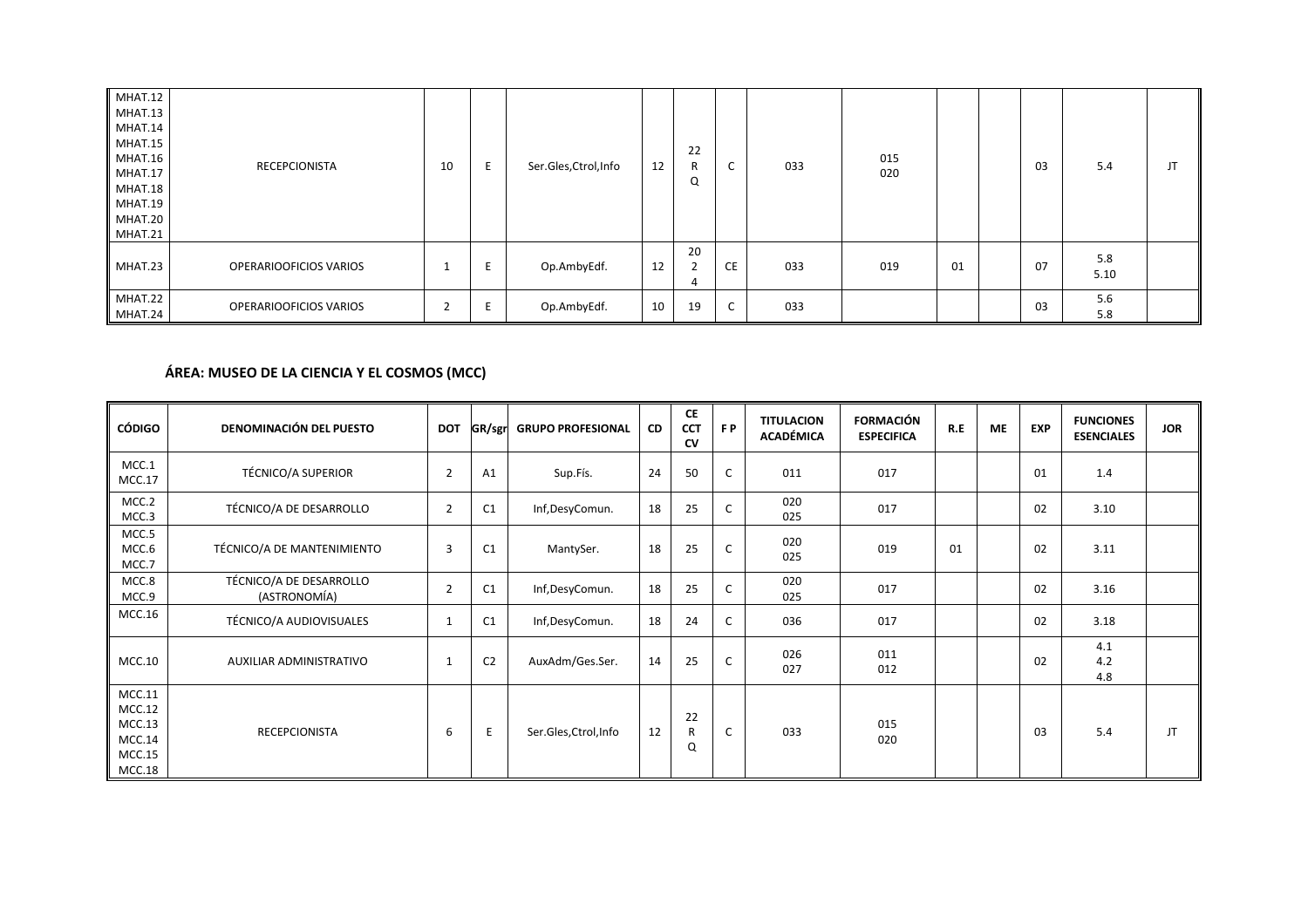### **ÁREA: INSTITUTO CANARIO DE BIOANTROPOLOGIA (IB)**

| CÓDIGO | <b>DENOMINACIÓN DEL PUESTO</b> | <b>DOT</b> | GR/sgr | <b>GRUPO PROFESIONAL</b> | <b>CD</b> | <b>CE</b><br><b>CCT</b><br>CV | F P | <b>TITULACION</b><br>ACADÉMICA | <b>FORMACIÓN</b><br><b>ESPECIFICA</b> | RE. | <b>ME</b> | <b>EXP</b> | <b>FUNCIONES</b><br><b>ESENCIALES</b> | <b>JOR</b> |
|--------|--------------------------------|------------|--------|--------------------------|-----------|-------------------------------|-----|--------------------------------|---------------------------------------|-----|-----------|------------|---------------------------------------|------------|
| IB.1   | CONSERVADOR/A                  |            | A1     | Sup.C.yC.Vida            | 24        | 50                            |     | 004<br>006                     | 017                                   |     |           | 01         | 1.3                                   |            |
| IB.2   | CONSERVADOR/A                  |            | A1     | Sup.C.yC.Vida            | 24        | 50                            |     | 004<br>006                     | 017                                   |     |           | 01         | 1.3                                   |            |

## **ÁREA: CENTRO DE DOCUMENTACIÓN CANARIAS-AMÉRICA (CEDOCAM)**

| CÓDIGO                 | <b>DENOMINACIÓN DEL PUESTO</b>                              | <b>DOT</b> | GR/sgr         | <b>GRUPO PROFESIONAL</b> | <b>CD</b> | <b>CE</b><br><b>CCT</b><br><b>CV</b> | FP. | <b>TITULACION</b><br><b>ACADÉMICA</b> | <b>FORMACIÓN</b><br><b>ESPECIFICA</b> | RE. | <b>ME</b> | <b>EXP</b> | <b>FUNCIONES</b><br><b>ESENCIALES</b> | <b>JOR</b> |
|------------------------|-------------------------------------------------------------|------------|----------------|--------------------------|-----------|--------------------------------------|-----|---------------------------------------|---------------------------------------|-----|-----------|------------|---------------------------------------|------------|
| CEDOCAM.1              | TÉCNICO/A SUPERIOR EN DOCUMENTACIÓN<br>(a extinguir)        |            | A1             | Sup.ArtyHuman            | 24        | 50                                   |     | 008<br>013<br>028                     | 017                                   |     |           | 01         | 1.8                                   |            |
| CEDOCAM.2<br>CEDOCAM.8 | TÉCNICO/A GRADO MEDIO EN<br>BIBLIOTECONOMIA Y DOCUMENTACIÓN |            | A2             | T.BlyDocum.              | 24        | 46                                   |     | 034                                   | 007<br>017                            |     |           | 01         | 2.7                                   |            |
| CEDOCAM.3<br>CEDOCAM.4 | AUXILIAR DE BIBLIOTECA<br>Y DOCUMENTACIÓN                   |            | C <sub>2</sub> | AuxAdm/Ges.Ser.          | 14        | 23                                   |     | 027                                   | 011<br>012<br>013<br>026              |     |           | 02         | 4.13                                  |            |
| CEDOCAM.6              | ORDENANZA                                                   |            |                | Ser.Gles, Ctrol, Info    | 12        | 22                                   |     | 033                                   | 015<br>021                            |     |           | 03         | 5.9                                   |            |

## **ÁREA: ADMINISTRACIÓN GENERAL (AG)**

| CÓDIGO                                | <b>DENOMINACIÓN DEL PUESTO</b>         | <b>DOT</b> |                | GR/sgr GRUPO PROFESIONAL | CD | <b>CE</b><br><b>CCT</b><br><b>CV</b> | FP. | <b>TITULACION</b><br><b>ACADÉMICA</b> | <b>FORMACIÓN</b><br><b>ESPECIFICA</b> | R.E. | МE | <b>EXP</b> | <b>FUNCIONES</b><br><b>ESENCIALES</b> | <b>JOR</b> |
|---------------------------------------|----------------------------------------|------------|----------------|--------------------------|----|--------------------------------------|-----|---------------------------------------|---------------------------------------|------|----|------------|---------------------------------------|------------|
| AG.1<br>AG.2<br>AG.3<br>AG.4<br>AG.10 | TÉCNICO/A DE ADMINISTRACION<br>GENERAL |            | A1             | Sup. Admón.              | 24 | 50                                   | C   | 001                                   | 011                                   |      |    | 01         | 1.2.1<br>1.2.2<br>1.2.3               |            |
| AG.5                                  | RESPONSABLE DE UNIDAD                  |            | A <sub>2</sub> | T.Admón.                 | 24 | 60                                   | CE  | 016                                   | 003<br>011<br>012                     |      |    | 04         | 2.1.1                                 | PJ         |
| AG.12                                 | TÉCNICO/A GRADO MEDIO                  |            | A <sub>2</sub> | T.Admón.                 | 24 | 46                                   | CE  | 016                                   | 003<br>011<br>012                     |      |    | 01         | 2.8                                   |            |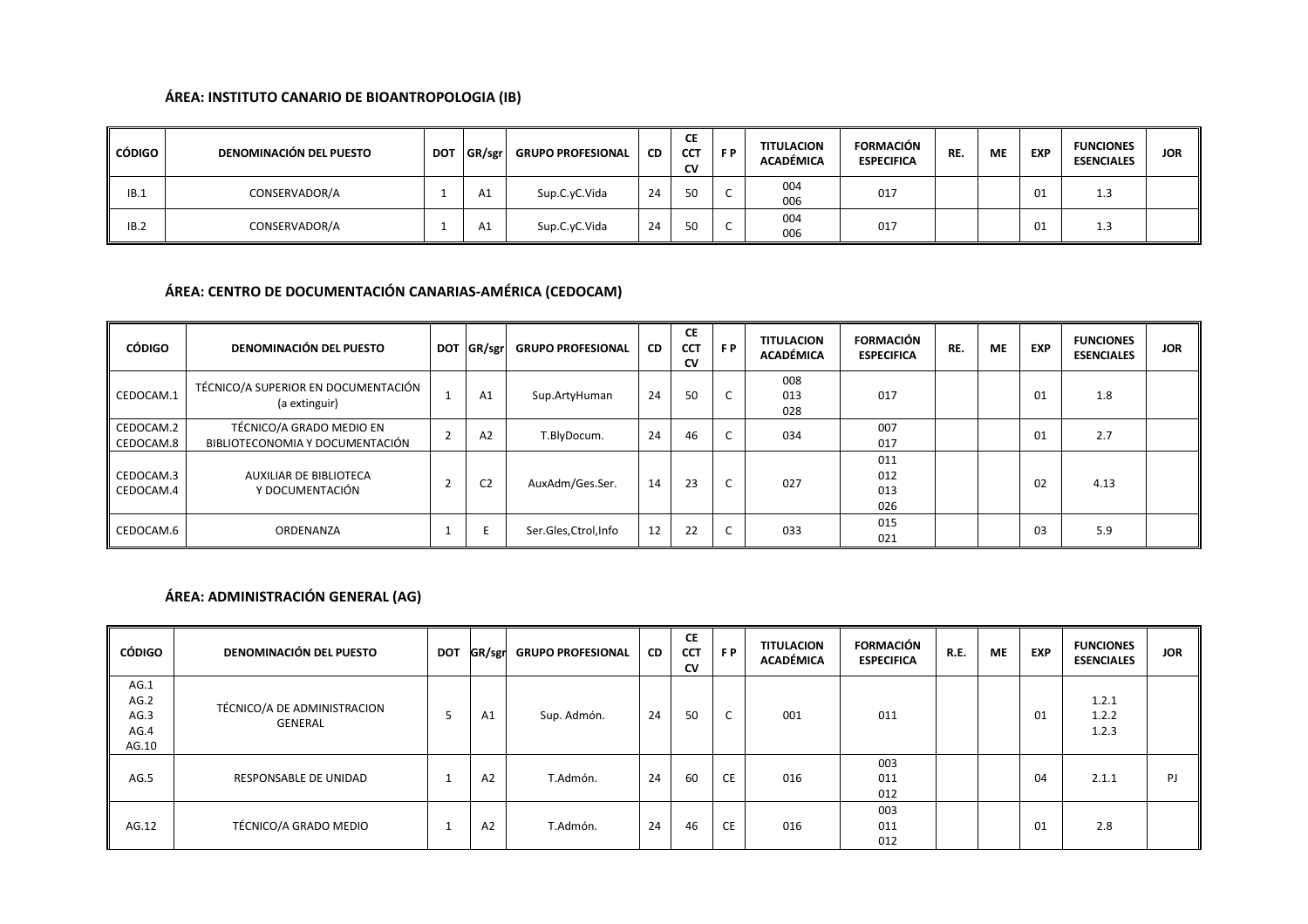| AG.6 | ADMINISTRATIVO/A DE GESTIÓN<br>(a extinguir) | C1             | Adm/GesSer.           | 20 | 27 | CE | 023<br>025 | 011<br>012 |    | 06 | 3.1<br>3.2<br>3.3<br>3.4 |  |
|------|----------------------------------------------|----------------|-----------------------|----|----|----|------------|------------|----|----|--------------------------|--|
| AG.7 | AUXILIAR ADMINISTRATIVO                      | C <sub>2</sub> | AuxAdm/Ges.Ser.       | 14 | 25 |    | 026<br>027 | 011<br>012 |    | 02 | 4.1<br>4.2<br>4.3        |  |
| AG.8 | AUXILIAR ADMINISTRATIVO                      | C <sub>2</sub> | AuxAdm/Ges.Ser.       | 14 | 25 |    | 026<br>027 | 011<br>012 |    | 02 | 4.1<br>4.2               |  |
| AG.9 | ORDENANZA CONDUCTOR                          |                | Ser.Gles, Ctrol, Info | 12 | 24 | ╰  | 033        | 011        | 01 | 03 | 5.1<br>5.3               |  |

# **ÁREA: GESTIÓN ECONÓMICA (GE)**

| <b>CÓDIGO</b> | <b>DENOMINACIÓN DEL PUESTO</b>         | <b>DOT</b>   | GR/sgr         | <b>GRUPO PROFESIONAL</b> | <b>CD</b> | <b>CE</b><br><b>CCT</b><br><b>CV</b> | FP. | <b>TITULACION</b><br><b>ACADÉMICA</b> | <b>FORMACIÓN</b><br><b>ESPECIFICA</b> | RE. | <b>ME</b> | <b>EXP</b> | <b>FUNCIONES</b><br><b>ESENCIALES</b> | <b>JOR</b> |
|---------------|----------------------------------------|--------------|----------------|--------------------------|-----------|--------------------------------------|-----|---------------------------------------|---------------------------------------|-----|-----------|------------|---------------------------------------|------------|
| GE.1          | TÉCNICO/A DE ADMINISTRACION<br>GENERAL | $\mathbf{1}$ | A1             | Sup. Admón.              | 24        | 50                                   | C   | 002<br>003                            | 011<br>012                            |     |           | 01         | 1.2.4<br>1.2.5<br>1.2.6               |            |
| GE.2          | RESPONSABLE DE UNIDAD                  | $\mathbf{1}$ | A <sub>2</sub> | T.Admón.                 | 24        | 60                                   | CE  | 015                                   | 006<br>011<br>012                     |     |           | 04         | 2.1.2                                 | PJ         |
| GE.3          | TECNICO/A GRADO MEDIO                  | $\mathbf{1}$ | A2             | T.Admón.                 | 24        | 46                                   | C   | 015                                   | 011<br>012                            |     |           | 01         | 2.2.1<br>2.2.2<br>2.2.3               |            |
| GE.4          | AUXILIAR ADMINISTRATIVO                | $\mathbf{1}$ | C <sub>2</sub> | AuxAdm/Ges.Ser.          | 14        | 25                                   | C   | 026<br>027                            | 008<br>011<br>012                     |     |           | 02         | 4.1<br>4.2<br>4.4                     |            |
| GE.5          | AUXILIAR ADMINISTRATIVO                | $\mathbf{1}$ | C <sub>2</sub> | AuxAdm/Ges.Ser.          | 14        | 25                                   | C   | 026<br>027                            | 011<br>012                            |     |           | 02         | 4.1<br>4.2<br>4.5                     |            |
| GE.6          | AUXILIAR ADMINISTRATIVO                | $\mathbf{1}$ | C <sub>2</sub> | AuxAdm/Ges.Ser.          | 14        | 25                                   | C   | 026<br>027                            | 011<br>012                            |     |           | 02         | 4.1<br>4.2<br>4.6                     |            |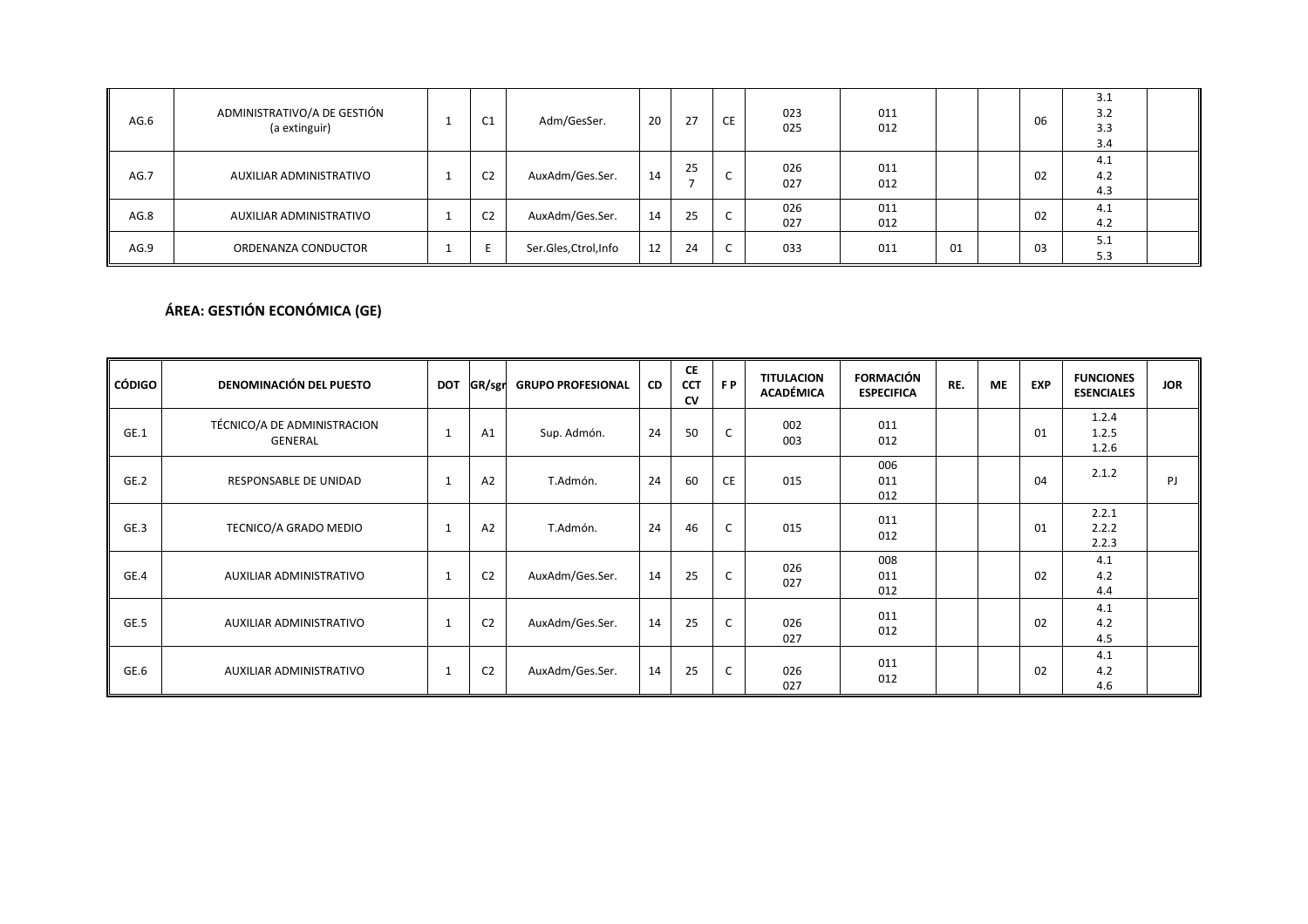### **ÁREA: SERVICIOS COMUNES (SC)**

| <b>CÓDIGO</b>           | <b>DENOMINACIÓN DEL PUESTO</b>                          | <b>DOT</b>     | GR/sgr         | <b>GRUPO</b><br><b>PROFESIONAL</b> | CD | <b>CE</b><br><b>CCT</b><br>CV | F <sub>P</sub> | <b>TITULACION</b><br><b>ACADÉMICA</b> | <b>FORMACIÓN</b><br><b>ESPECIFICA</b> | RE. | <b>ME</b> | <b>EXP</b> | <b>FUNCIONES</b><br><b>ESENCIALES</b> | <b>JOR</b> |
|-------------------------|---------------------------------------------------------|----------------|----------------|------------------------------------|----|-------------------------------|----------------|---------------------------------------|---------------------------------------|-----|-----------|------------|---------------------------------------|------------|
| SC.1                    | <b>TÉCNICO/A SUPERIOR</b>                               | $\mathbf{1}$   | A1             | Sup.Conserv.yRest.                 | 24 | 50                            | $\mathsf C$    | 008<br>013<br>014                     | 017<br>023                            |     |           | 01         | 1.3<br>1.11                           |            |
| SC.29                   | <b>TÉCNICO/A SUPERIOR</b>                               | $\mathbf{1}$   | A1             | Sup.Conserv.yRest.                 | 24 | 50                            | $\mathsf C$    | 008<br>010<br>014                     | 017<br>023                            |     |           | 01         | 1.4<br>1.11                           |            |
| SC.6                    | <b>TÉCNICO/A SUPERIOR</b>                               | $\mathbf{1}$   | A1             | Sup.Conserv.yRest.                 | 24 | 35                            | $\mathsf{C}$   | 014                                   | 017                                   |     |           | 01         | 1.10                                  |            |
| SC.3                    | TÉCNICO/A SUPERIOR EN PATRIMONIO                        | $\mathbf{1}$   | A1             | Sup.ArtyHuman                      | 24 | 50                            | $\mathsf{C}$   | 001<br>008                            | 017                                   |     |           | 01         | 1.7                                   |            |
| SC.44                   | TÉCNICO/A SUPERIOR EN ACTIVIDADES<br><b>MUSEÍSTICAS</b> | $\mathbf{1}$   | A1             | Sup.ArtyHuman.                     | 24 | 50                            | C              | 008<br>010<br>014<br>038              | 017.                                  |     |           | 01         | 1.13                                  |            |
| SC.31                   | TÉCNICO/A SUPERIOR EN DIFUSIÓN Y<br>COMUNICACIÓN        | $\mathbf{1}$   | A1             | Sup.DifyComun.                     | 24 | $50\,$<br>8                   | $\mathsf C$    | 002                                   | 004<br>017<br>025                     |     |           | 01         | 1.12                                  |            |
| SC.7                    | TÉCNICO/A GRADO MEDIO EN MARKETING<br>(a amortizar)     | $\mathbf{1}$   | A2             | T.Ges.Ser.                         | 24 | 46                            | $\mathsf{C}$   | 015<br>018                            | 004<br>017                            |     |           | 01         | 2.1.3<br>2.1.4<br>2.1.5               |            |
| SC.9                    | TÉCNICO/A GRADO MEDIO<br>EN ACTIVIDADES DIDÁCTICAS      | $\mathbf{1}$   | A <sub>2</sub> | T.Ges.Ser.                         | 24 | 46                            | $\mathsf{C}$   | 019                                   | 005                                   |     |           | 01         | 2.6                                   |            |
| SC.8<br>SC.28           | TÉCNICO/A GRADO MEDIO                                   | $\overline{2}$ | A <sub>2</sub> | T.Edif.OC.Inst.                    | 24 | 46<br>ED                      | $\mathsf C$    | 017                                   | 013<br>017                            |     |           | 01         | 2.3<br>2.4<br>2.5                     |            |
| SC.41                   | TECNICO/A GRADO MEDIO                                   | $\mathbf{1}$   | A2             | T.Edif.OC.Inst.                    | 24 | 46                            | $\mathsf{C}$   | 037                                   | 013<br>017                            |     |           | 01         | 2.3<br>2.4<br>$2.5\,$                 |            |
| SC.10                   | TECNICO/A EN INFORMATICA                                | $\mathbf{1}$   | C1             | Inf,DesyComun.                     | 22 | 30<br>S                       | CE             | 021<br>022                            | 009<br>010                            |     |           | 05         | 3.8                                   | PJ         |
| SC.11<br>SC.30<br>SC.33 | TECNICO/A EN INFORMATICA                                | 3              | C1             | Inf,DesyComun.                     | 20 | 27                            | C              | 021<br>022                            | 009<br>010                            |     |           | 02         | 3.13                                  |            |
| SC.40                   | DISEÑADOR/A                                             | $\mathbf{1}$   | C1             | ArtPlastyDiseñ.                    | 18 | 24                            | $\mathsf{C}$   | 020<br>025                            | 014<br>017                            |     |           | 02         | 3.10                                  |            |
| SC.13<br>SC.27          | DISEÑADOR/A                                             | $\overline{2}$ | C1             | ArtPlastyDiseñ.                    | 18 | 24                            | $\mathsf{C}$   | 024<br>025                            | 002<br>014                            |     |           | 02         | 3.14                                  |            |
| SC.14                   | TAXIDERMISTA                                            | $\mathbf{1}$   | C1             | ArtPlastyDiseñ.                    | 22 | 33                            | C              | 020                                   | 002                                   |     |           | 02         | 3.5                                   |            |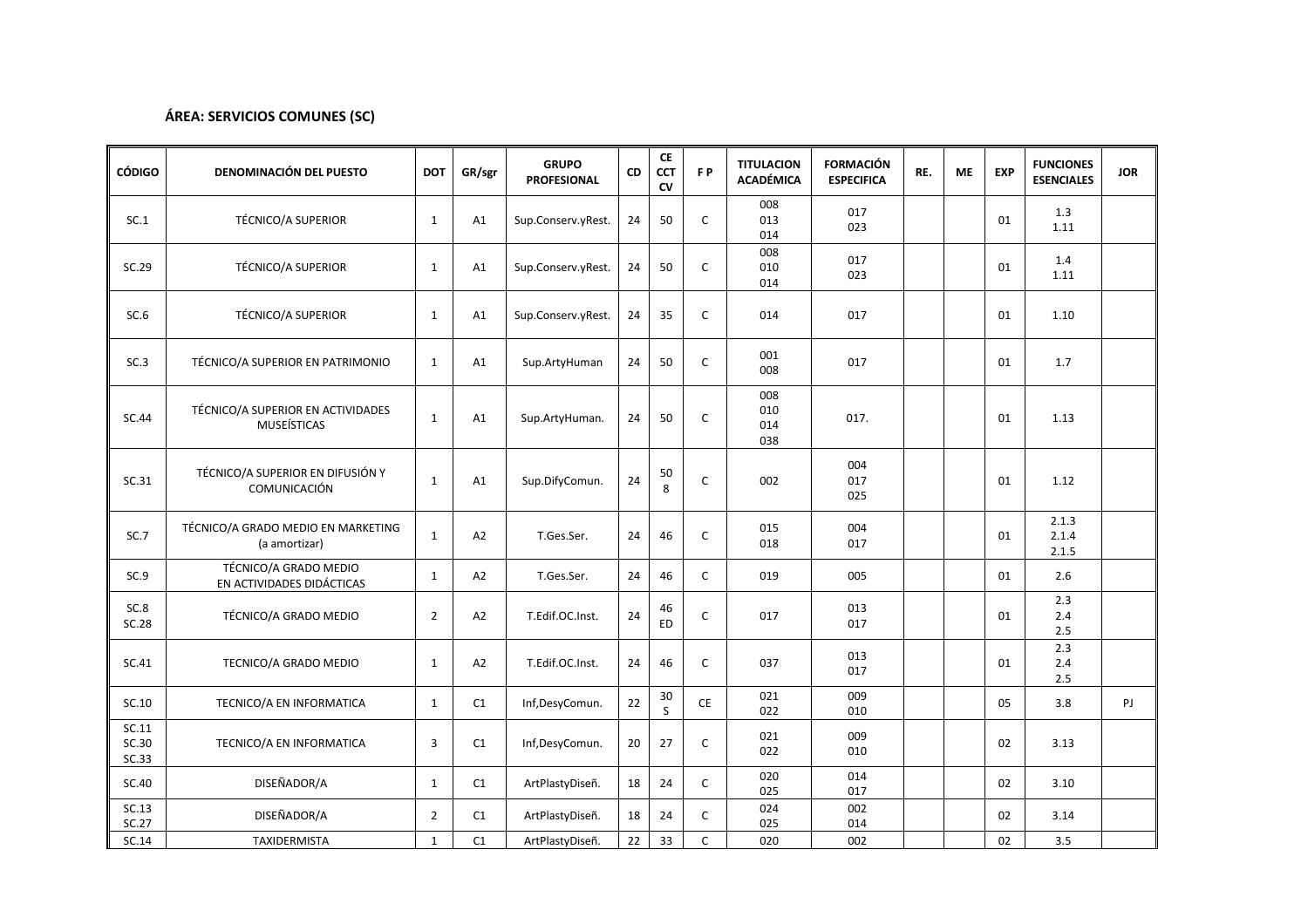|                         |                                                       |                |                |                 |    | 6        |              | 024<br>025 | 016<br>018               |    |    |                           |  |
|-------------------------|-------------------------------------------------------|----------------|----------------|-----------------|----|----------|--------------|------------|--------------------------|----|----|---------------------------|--|
| SC.16                   | <b>ENCARGADO SERVICIOS GENERALES</b><br>(a extinguir) | $\mathbf{1}$   | C1             | Adm/GesSer.     | 18 | 24       | C            | 025        | 019                      |    | 02 | 3.15                      |  |
| SC.42                   | TÉCNICO/A AUDIOVISUALES                               | $\mathbf{1}$   | C1             | Inf,DesyComun.  | 18 | 24       | C            | 036        | 013<br>017               |    | 02 | 3.19                      |  |
| SC.17<br>SC.18<br>SC.19 | ENCARGADO/A DE MANTENIMIENTO                          | 3              | C <sub>2</sub> | Mant.T.apoyo    | 15 | 27       | C            | 027        | 019                      | 01 | 02 | 4.9                       |  |
| SC.35                   | AUXILIAR ADMINISTRATIVO GESTIÓN                       | $\mathbf{1}$   | C <sub>2</sub> | AuxAdm/Ges.Ser. | 16 | 28       | C            | 026<br>027 | 011<br>012<br>017<br>020 | 02 | 02 | 4.1<br>4.2<br>4.16        |  |
| SC.34                   | AUXILIAR ADMINISTRATIVO                               | $\mathbf{1}$   | C <sub>2</sub> | AuxAdm/Ges.Ser. | 14 | 25       | $\mathsf{C}$ | 026<br>027 | 011<br>012               |    | 02 | 4.1<br>4.2                |  |
| SC.37<br>SC.43          | AUXILIAR ADMINISTRATIVO                               | $\overline{2}$ | C <sub>2</sub> | AuxAdm/Ges.Ser. | 14 | 25       | C            | 026<br>027 | 011<br>012               |    | 02 | 4.1<br>4.2<br>4.8         |  |
| SC.38                   | AUXILIAR ADMINISTRATIVO                               | $\mathbf{1}$   | C <sub>2</sub> | AuxAdm/Ges.Ser. | 14 | 25       | C            | 026<br>027 | 011<br>012               |    | 02 | 4.1<br>4.2<br>4.8<br>4.17 |  |
| SC.39                   | AUXILIAR ADMINISTRATIVO                               | $\mathbf{1}$   | C <sub>2</sub> | AuxAdm/Ges.Ser. | 14 | 25<br>12 | C            | 026<br>027 | 011<br>012               |    | 02 | 4.1<br>4.2                |  |
| SC.32                   | <b>AUXILIAR TECNICO</b><br>(Taller Museos)            | $\mathbf{1}$   | C <sub>2</sub> | Mant.T.apoyo    | 14 | 25       | C            | 035        | 017                      |    | 02 | 4.14                      |  |
| SC.26                   | OPERARIO OFICIOS VARIOS                               | $\mathbf{1}$   | E              | Op.AmbyEdf.     | 12 | 22       | C            | 033        | 019                      |    | 03 | 5.7                       |  |
| SC.22<br>SC.23<br>SC.24 | <b>OPERARIO OFICIOS VARIOS</b>                        | 3              | E              | Op.AmbyEdf.     | 12 | 20       | <b>CE</b>    | 033        | 019                      | 01 | 07 | 5.10                      |  |
| SC.25                   | <b>OPERARIO OFICIOS VARIOS</b>                        | $\mathbf{1}$   | E              | Op.AmbyEdf.     | 10 | 19       | C            | 033        |                          |    | 03 | 5.6                       |  |
| SC.36                   | OPERARIO OFICIOS VARIOS                               | $\mathbf{1}$   | E              | Op.AmbyEdf.     | 10 | 19       | c            | 033        |                          |    | 03 | 5.6<br>5.8                |  |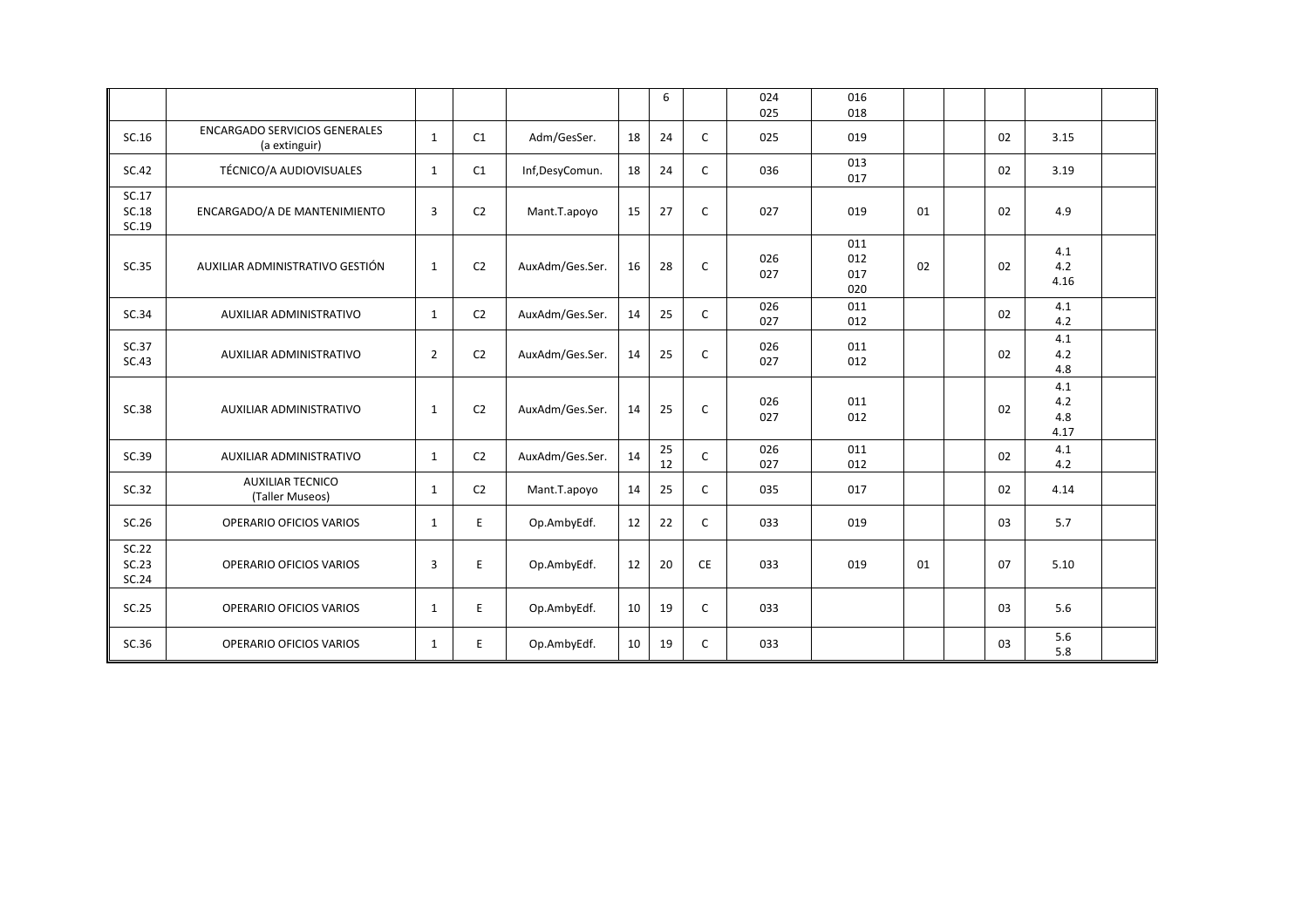### **ANEXO TITULACIÓN ACADÉMICA:**

001 LICENCIADO EN DERECHO 002 LICENCIADO EN ECONOMIA 003 LICENCIADO EN ADMINISTRACION Y DIRECCION DE EMPRESAS 004 LICENCIADO EN BIOLOGIA 005 LICENCIADO EN GEOLOGIA 006 LICENCIADO EN MEDICINA 007 LICENCIADO EN FILOSOFIA 008 LICENCIADO EN HISTORIA 009 LICENCIADO EN GEOGRAFÍA 010 LICENCIADO EN HISTORIA DEL ARTE 011 LICENCIADO EN FÍSICA 012 LICENCIADO EN ANTROPOLOGIA SOCIAL Y CULTURAL 013 LICENCIADO EN DOCUMENTACION 014 LICENCIADO EN BELLAS ARTES 015 DIPLOMADO EN CIENCIAS EMPRESARIALES 016 DIPLOMADO EN RELACIONES LABORALES 017 ARQUITECTO TÉCNICO 018 TURISMO 019 MAESTRO ESPECIALDAD PRIMARIA 020 F.P. II O EQUIVALENTE 021 TÉCNICO/A SUPERIOR EN ADMINISTRACIÓN DE SISTEMAS INFORMÁTICOS O EQUIVALENTE 022 TÉCNICO/A SUPERIOR EN DESARROLLO DE APLICACIONES INFORMÁTICAS O EQUIVALENTE 023 TÉCNICO/A SUPERIOR EN ADMINISTRACIÓN Y FINANZAS O EQUIVALENTE 024 F.P. II DISEÑO GRAFICO O EQUIVALENTE 025 BACHILLER 026 TÉCNICO EN GESTIÓN ADMINISTRATIVA O EQUIVALENTE 027 GRADUADO EN EDUCACIÓN SECUNDARIA 028 LICENCIADO EN FILOLOGIA HISPANICA 029 LICENCIADO EN INVESTIGACION Y TECNICAS DE MERCADO 030 LICENCIADO EN SOCIOLOGIA 031 DIPLOMADO 032 TECNICO EN LABORATORIO DE IMAGEN 033 CERTIFICADO DE ESCOLARIDAD O EQUIVALENTE 034 DIPLOMADO EN BIBLIOTECONOMIA Y DOCUMENTACIÓN O EQUIVALENTE 035 TÉCNICO DE ARTES PLÁSTICAS Y DISEÑO EN VACIADO Y MOLDEADO ARTÍSTICOS 036 TÉCNICO/A SUPERIOR EN REALIZACIÓN DE AUDIOVISUALES Y ESPECTÁCULOS 037 INGENIERO TÉCNICO

038 GRADO EN DISEÑO

#### **ANEXO FORMACIÓN ESPECÍFICA:**

- 001 FOTOGRAFÍA CIENTÍFICA Y SISTEMAS AUDIOVISUALES
- 002 MUSEOGRAFIA
- 003 CONOCIMIENTO PROGRAMAS DE NOMINAS Y DE SEGUROS SOCIALES
- 004 CONOCIMIENTO DE TÉCNICAS DE MARKETING
- 005 ACTIVIDADES DIDÁCTICAS
- 006 ESPECIALIDAD CONTABILIDAD Y PROCESOS INFORMATICOS, CONOCIMIENTO DE PROGRAMAS CONTABLES.
- 007 BIBLIOTECONOMÍA Y DOCUMENTACIÓN
- 008 CONOCIMIENTO DE PROGRAMA CONTABLE
- 009 BUEN CONOCIMIENTO DE ORDENADORES PERSONALES Y SUS SISTEMAS OPERATIVOS
- 010 SOFTWARE DE REDES "WINDOWS NT........"
- 011 PROCESADOR DE TEXTOS " WORD......"
- 012 HOJA DE CALCULO "EXEL ......."
- 013 CONOCIMIENTO DE OTROS PROGRAMAS INFORMATICOS
- 014 DISEÑO ASISTIDO POR ORDENADOR
- 015 INFORMATICA A NIVEL DE USUARIO
- 016 ESPECIALISTA EN TEXTILES
- 017 TECNOLOGÍAS CORRESPONDIENTES A SU ESPECIALIZACIÓN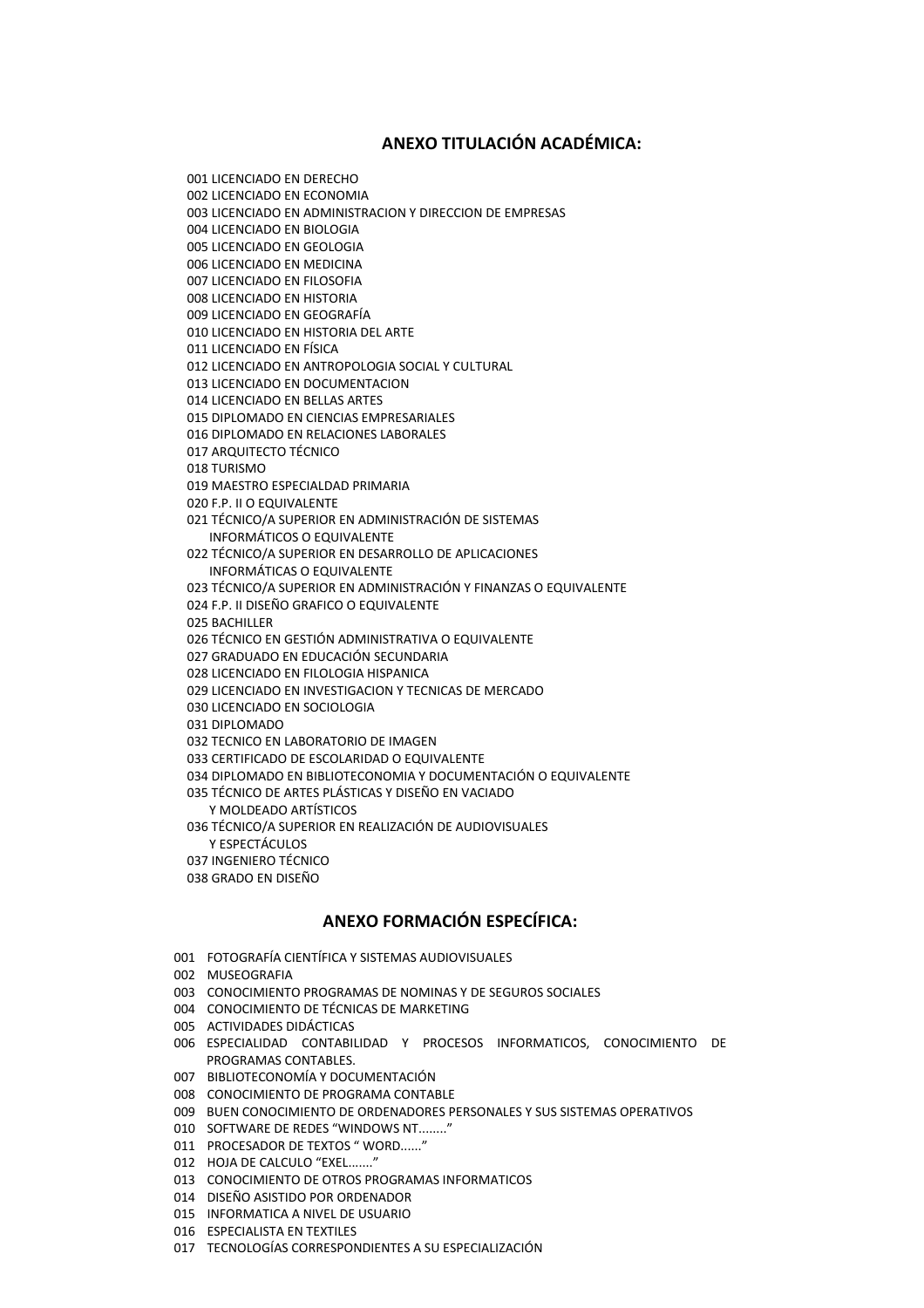- 018 TAXIDERMIA
- 019 CONOCIMIENTO DE OFICIOS VARIOS

020 IDIOMAS

021 CARNET B1

022 CONOCIMIENTOS SOBRE CONSERVACION Y RESTAURACION DE FOTOGRAFIA

023 ESPECIALIDAD EN CONSERVACIÓN-RESTAURACIÓN

024 CONOCIMIENTO EN ARTE DEL SIGLO XX: VANGUARDIAS HISTORICAS

025 GESTIÓN CULTURAL

026 BIBLIOTECA Y ARCHIVOS

### **ANEXO FUNCIONES ESENCIALES**

#### **GR/SGR A1:**

**1.2.** Con supervisión periódica de su superior jerárquico, gestión, estudio, informe y propuesta en las materias competencias del área en que se encuentra el puesto de trabajo, en especial aquellas relacionadas con:

- **1.** Contratación administrativa
- **2.** Personal y recursos humanos
- **3.** Asuntos generales y relaciones institucionales
- **4.** Actividad jurídico-económica y financiera del Organismo Autónomo
- **5.** Gestión presupuestaria
- **6.** Estudio establecimiento tarifas precios públicos.

**1.3** Con supervisión periódica de su superior jerárquico, conservación, investigación, difusión, gestión, estudio, informe y propuesta en las materias concretas de su cualificación técnica, asumiendo la integridad de la gestión.

**1.4** A petición expresa y concreta de su superior jerárquico, conservación, investigación, difusión, gestión, estudio, informe y propuesta en las materias concretas de su cualificación técnica, asumiendo la integridad de la gestión.

**1.5** Con supervisión periódica de su superior jerárquico, investigación, difusión, gestión, estudio, informe y propuesta en las materias concretas de su cualificación técnica, asumiendo la integridad de la gestión. Supervisión de montajes expositivos.

**1.7** Con supervisión periódica de su superior jerárquico realización de tareas propias de su puesto, en especial aquellas relacionadas con:

**1.** Asesoramiento técnico y científico en materia de patrimonio histórico, en consonancia con las competencias de los museos insulares, y en particular las atribuidas, como institución consultiva, por la Ley de Patrimonio Histórico de Canarias.

- **2.** Asesoramiento técnico y científico de la oferta museística de la Isla de Tenerife.
- **3.** Gestión de los expedientes de creación de museo.

**1.8** A petición expresa y concreta de su superior jerárquico, conservación, catalogación y fichado de los fondos documentales y bibliográficos, así como informe y propuesta en las materias concretas de su cualificación técnica, asumiendo la integridad de la gestión.

**1.10** A petición expresa y concreta de su superior jerárquico realización de tareas propias de su puesto, en especial aquellas relacionadas con:

- **1.** Estudio e investigación para reproducción de materiales óseos, madera y cerámica, así como la difusión.
- **2.** Fabricación y restauración de piezas y maquetas de colección.
- **3.** Reproducción y construcción de objetos.

**1.11** Establecer y supervisar el estado de conservación de las colecciones, su entorno ambiental, así como efectuar tratamientos de conservación-restauración.

**1.12** A petición expresa y concreta de su superior jerárquico difusión, gestión, estudio, informe y propuesta en materias concretas de su cualificación técnica, asumiendo la integridad de la gestión, en especial aquellas relacionadas con:

- **1.** Estudios de público.
- **2.** Evaluación de exposición permanente y exposiciones temporales.
- **3.** Estudios de marketing.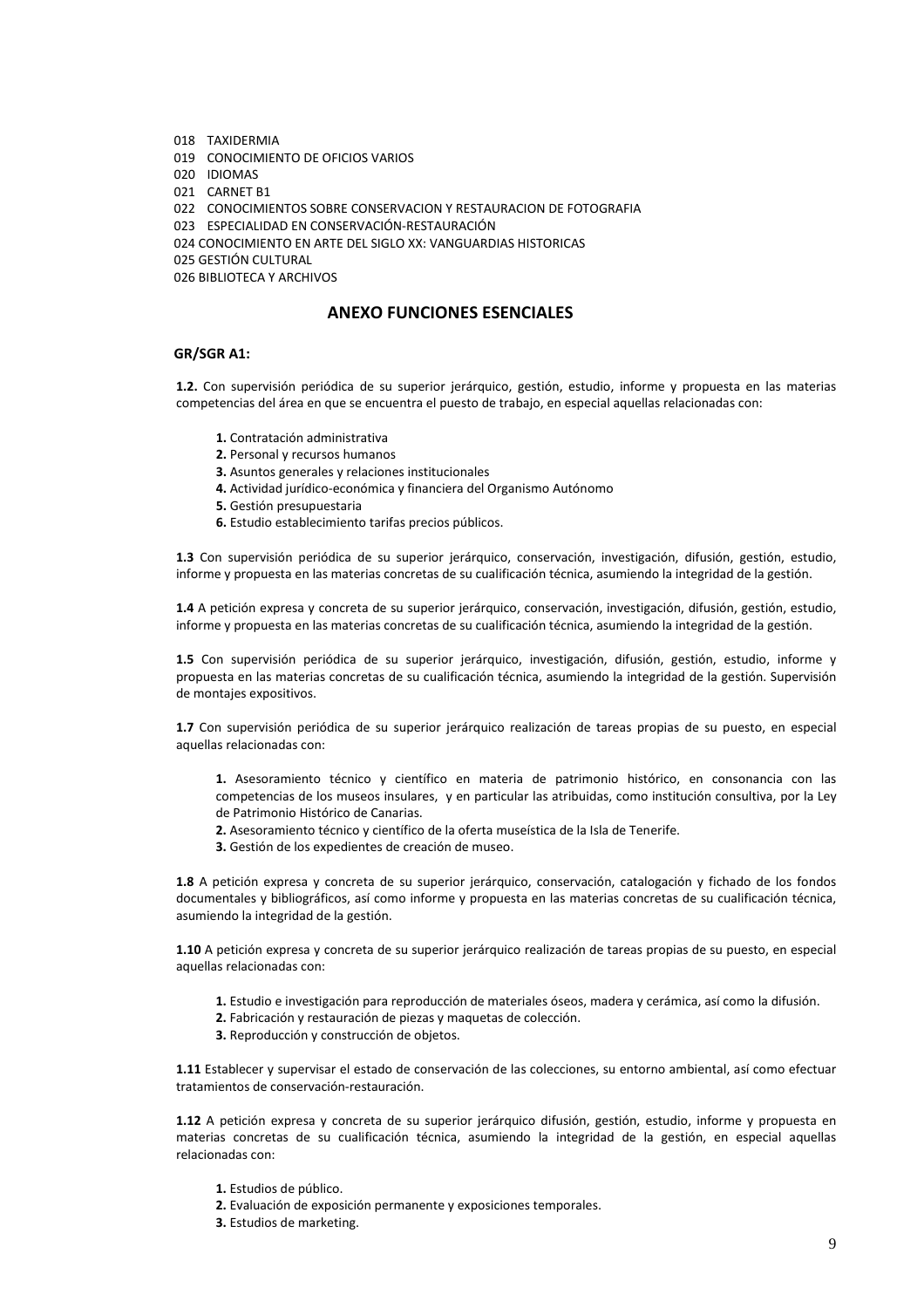- **4.** Campañas de publicidad generales o específicas**.**
- **5.** Actividades didácticas y divulgativas (talleres, visitas guiadas, conferencias, cursos...).
- **6.** Publicaciones (folletos informativos, guías, catálogos...).
- **7.** Página Web.

**1.13** A petición expresa y concreta de su superior jerárquico gestión, estudio, informe y propuesta en materias concretas de su cualificación técnica, asumiendo la integridad de la gestión, en especial aquellas relacionadas con:

1. Proyectos museográficos expositivos

2. Coordinación técnica de las distintas áreas y servicios del OAMC en las actividades museísticas, culturales y de divulgación.

#### **GR/SGR A2:**

**2.1.** Con supervisión periódica de su superior jerárquico, gestión, estudio, informe y propuesta en las materias concretas de su cualificación técnica, asumiendo la integridad de la tramitación de expedientes, en especial aquellas relacionadas con:

**1.** Gestión de nominas y seguros sociales, control de vacaciones, permisos y licencias, expedientes disciplinarios, procesos de selección de personal y contratos laborales y demás funciones relativas al personal.

**2.** Presupuestos y contabilidad.

- **3.** Potenciación y fomento del volumen de visitantes y ventas.
- **4.** Captación de fuentes de financiación, subvenciones y patrocinios.
- **5.** Estudio de mercado, política publicitaria y de difusión de imagen.

**2.2** A petición expresa y concreta de su superior jerárquico y bajo su estrecha supervisión, gestión y control del personal asignado, así como el estudio, informe y propuesta en las materias concretas de su cualificación técnica, asumiendo la integridad de la tramitación de expedientes, en especial aquellas relacionadas con:

- **1**. Gestión de suministros y servicios menores.
- **2**. Gestión de almacén.
- **3**. Tareas relativas a la gestión presupuestaria y contable.

**2.3** A petición expresa y concreta de su superior jerárquico y bajo su estrecha supervisión seguimiento y control de la redacción de proyectos y ejecución de obras respecto de las inversiones planificadas o programadas y de aquellas otras que le asignen. Y excepcionalmente redacción de proyectos para los cuales están facultados según el art. 2.2 de la Ley 12/1986, de 1 de abril, sobre Regulación de las atribuciones profesionales de los Arquitectos e Ingenieros Técnicos, así como dirección de los trabajos de construcción, reparación, conservación y explotación de obras.

**2.4** Redacción de estudios e informes.

**2.5** Supervisión y control de los servicios de mantenimiento de equipos e instalaciones.

**2.6** A petición expresa y concreta de su superior jerárquico, investigación, difusión, gestión, estudio, informe y propuesta en las materias concretas de su cualificación técnica, asumiendo la integridad de la gestión. Programación y coordinación de talleres didácticos.

**2.7** A petición expresa y concreta de su superior jerárquico realización de tareas de preservación de los fondos y patrimonio histórico bibliográfico a su cargo, descripción bibliográfica e indización de los fondos bibliográficos y documentales en cualquier soporte, mantenimiento y actualización de la base de datos bibliográficas y documentales, así como informe y propuesta en las materias concretas de su cualificación técnica, asumiendo la integridad de la gestión, en especial aquellas relacionadas con:

**1.** Las tareas de extensión bibliotecarias: exposiciones, jornadas de puertas abiertas, guías, trípticos informativos, etc.

- **2.** La gestión de préstamos interbibliotecario y el canje.
- **3.** El desarrollo de las actividades técnicas y administrativas necesarias para la gestión de la unidad.

**2.8** A petición expresa y concreta de su superior jerárquico, gestión, estudio, informe y propuesta en las materias concretas de su cualificación técnica, asumiendo la integridad de la tramitación de expedientes, en especial de aquellas materias relacionadas con la gestión de personal.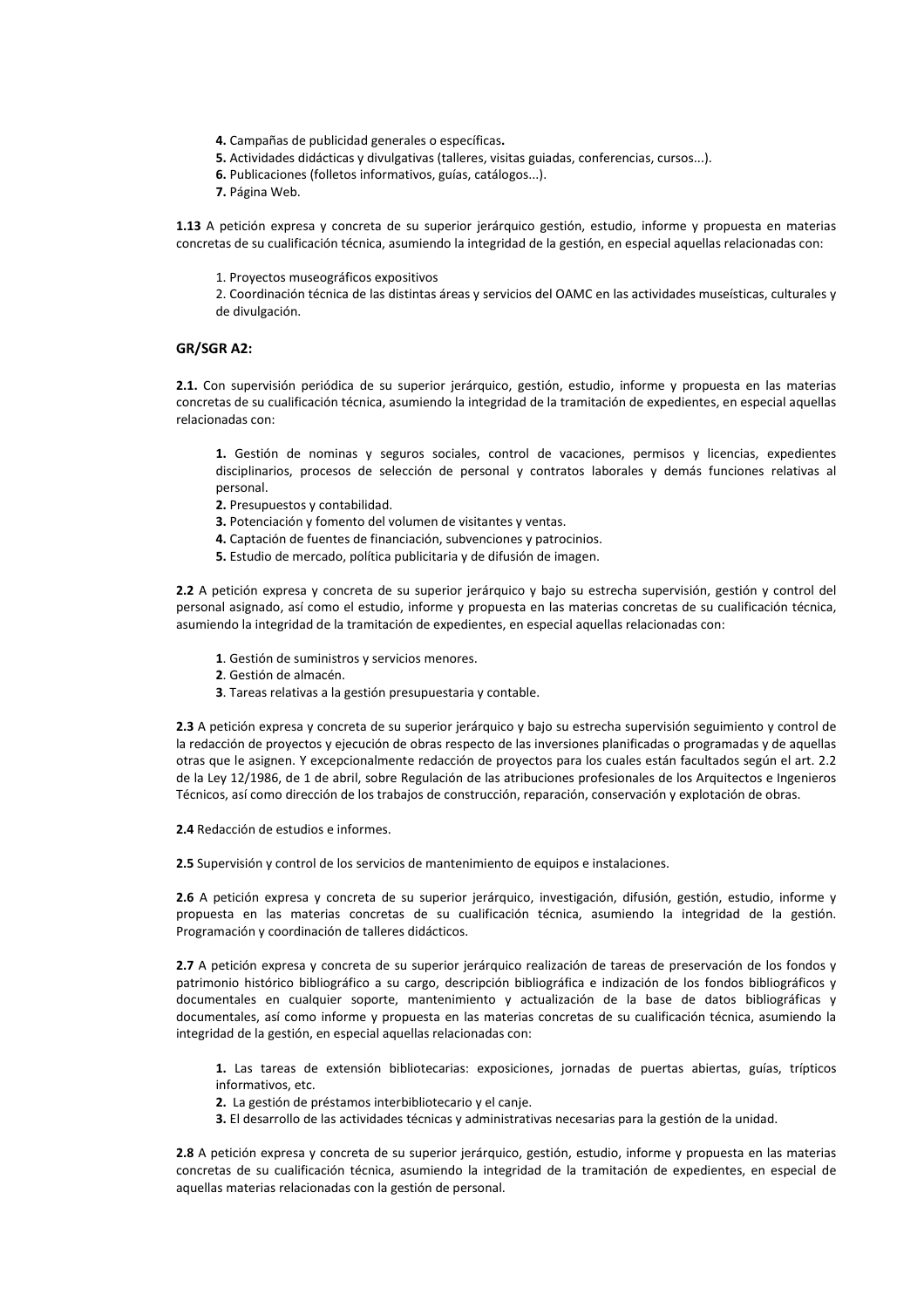#### **GR/SGR C1:**

**3.1** Organización y control del registro de entrada/salida y del archivo general del Organismo Autónomo.

**3.2** Tramitación y colaboración en la gestión de los asuntos del servicio, tanto por medios manuales como informáticos. Archivo de expedientes e informes.

**3.3** Redacción de actos administrativos de carácter repetitivo.

**3.4** Manejo de herramientas ofimáticas, calculo, atención al público y tareas análogas.

**3.5** A petición expresa y concreta de su superior jerárquico realización de tareas propias de su puesto, en especial aquellas relacionadas con:

- **1.** Fabricación y restauración de piezas y maquetas de colección.
- **2.** Reproducción y construcción de objetos.

**3.6** A petición expresa y concreta de sus superiores jerárquicos realización de tareas propias de su puesto, especialmente aquellas relacionadas con: preparación de colecciones aplicando los productos que se le indiquen.

**3.7** Con supervisión periódica de sus superiores jerárquicos realización de tareas propias de su puesto, especialmente aquellas relacionadas con el diseño y la imagen del Organismo Autónomo, así como el asesoramiento museográfico y supervisión de las exposiciones.

**3.8** Organización, coordinación, control y mantenimiento de todos los equipos informáticos del Organismo Autónomo.

**3.9** Con supervisión periódica de su superior jerárquico, estudio e informe sobre las materias de su especialidad así como cuidado, restauración y custodia de las colecciones a su disposición e impartición de talleres.

**3.10** Con supervisión periódica de su superior jerárquico, estudio, propuesta, diseño y realización de los prototipos, módulos y actividades técnicas del museo.

**3.11** Con supervisión periódica de su superior jerárquico:

1. Realización de tareas de construcción y mantenimiento de los módulos y prototipos de exposición del museo.

2. Mantenimiento y conservación de las dependencias y útiles del Organismo Autónomo.

3. Traslado de personas, mobiliario, maquinaria e instalaciones utilizando vehículos, así como el mantenimiento de éstos.

**3.12** A petición expresa y concreta de sus superiores jerárquicos realización de tareas propias de su puesto, especialmente aquellas relacionadas con la organización, coordinación de los talleres didácticos de los Museos y Centros.

**3.13** A petición expresa y concreta de su superior jerárquico realización de tareas propias de su puesto, especialmente aquellas relacionadas con el control y mantenimiento de los equipos informáticos del Organismo Autónomo.

**3.14** A petición expresa y concreta de su superior jerárquico realización de tareas propias de su puesto, especialmente aquellas relacionadas con el diseño y la imagen del Organismo Autónomo, así como el diseño museográfico y el montaje expositivo.

**3.15** Con supervisión periódica de su superior jerárquico realización de tareas propias de su puesto, especialmente aquellas relacionadas con la organización, supervisión y coordinación del personal de recepción y análogo, así como el control y seguimiento de los servicios de seguridad y emergencia, limpieza; y, en general, apoyo y colaboración con los servicios de mantenimiento.

**3.16** Con supervisión periódica de su superior jerárquico, estudio, propuesta, diseño y realización de espectáculos y material astronómico, mantenimiento (entretenimiento) de los equipos a su cargo, así como mostrar al público visitante mediante el manejo de aparatos, técnicas y medios apropiados la realidad de espacio cósmico exterior.

**3.17** Organización, supervisión, coordinación y dirección de las tareas de recepción, vigilancia, cuidado y atención de huertas y jardines que se desarrollan en la Casa de Carta, así como del personal de servicios subalternos y de oficios varios**.**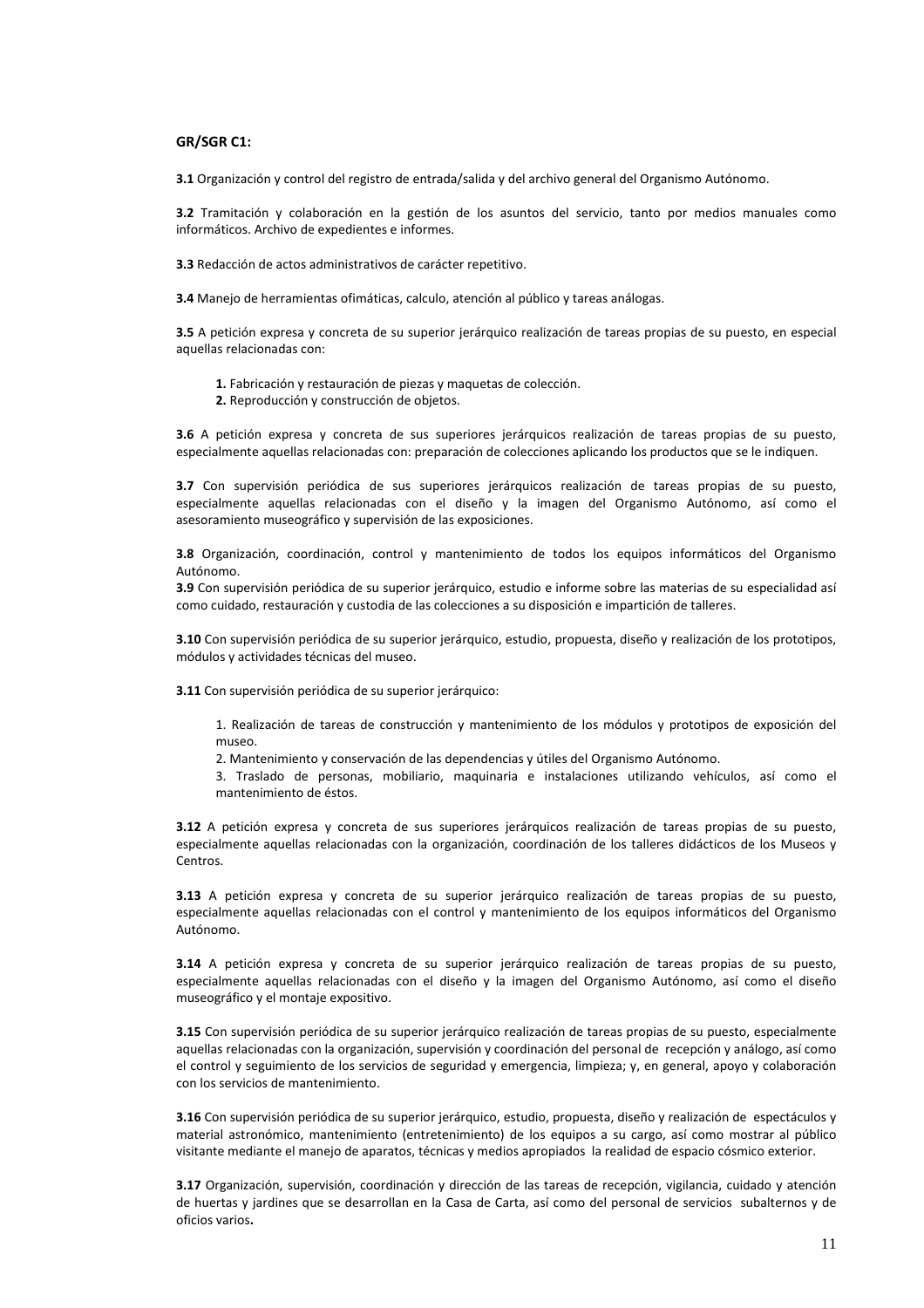**3.18** Mostrar al público visitante mediante el manejo de aparatos, técnicas y medios apropiados la realidad del espacio cósmico exterior, así como, las diferentes tareas técnicas que precisan los actos de divulgación científica que se celebran en el museo (conferencias, jornadas, cursos, encuentros, congresos…) y el mantenimiento (entretenimiento) de los equipos a su cargo.

**3.19** A petición expresa y concreta de su superior jerárquico, realización de tareas propias de su puesto, especialmente aquellas relacionadas con el mantenimiento de los equipos e instalaciones a su cargo, así como el manejo de aparatos, técnicas y medios apropiados para los actos de divulgación, difusión y exhibición (conferencias, jornadas, cursos, encuentros, congresos, etc.).

#### **GR/SGR C2:**

**4.1** Archivo, mecanografía, manejo de herramientas ofimáticas, atención al público, atención y realización de llamadas telefónicas y tareas análogas relacionadas con las misiones propias del puesto de trabajo.

**4.2** Realización de tareas de carácter repetitivo, seguimiento y tramitación de los expedientes encomendados.

**4.3** Apoyo administrativo de las tareas de Secretaría en cuanto a asientos y llevanza de libros de Decretos y Resoluciones, Protocolización de contratos, Convocatorias de Junta Rectora, así como la trascripción y archivo de las actas y acuerdos de Junta Rectora y notificaciones de tales acuerdos.

**4.4** Conocimientos específicos de gestión del programa contable y confección de hojas de cálculo, así como realización de documentos contables fijados por el superior jerárquico.

**4.5** Organización, custodia y control de los objetos depositados en el almacén del Organismo Autónomo.

**4.6** Bajo la supervisión de su superior jerárquico realización de gestiones con proveedores y negociación de las condiciones de suministros y servicios menores.

**4.8** Apoyo en las labores técnicas y logísticas del museo/centro.

**4.9** A petición expresa de su superior jerárquico y bajo su estrecha supervisión:

**1.** Realización de tareas de instalación y montaje.

**2.** Mantenimiento y conservación de las dependencias, exposiciones y útiles del Organismo Autónomo.

**3.** Traslado de personas, mobiliario, maquinaria e instalaciones utilizando vehículos, así como el mantenimiento de éstos.

**4.13** Bajo la supervisión de su superior jerárquico archivo, manejo de herramientas ofimáticas, atención al público, atención y realización de llamadas telefónicas y en especial las relacionadas con:

**1.** Realizar la entrega, control y renovación de los préstamos utilizando medios informáticos, sellado, tejuelo, recogida y colocación de los fondos bibliográficos y documentales.

- **2.** Comprobación y recuento de los fondos y preparación de éstos para su encuadernación.
- **3**. Reproducción de documentos.

**4.** Expedición, renovación ordenación y control de carnés del CEDOCAM.

**5.** Control de salas (silencio...), puertas e instalaciones.

**6.** Cualquier otra tarea de carácter técnico o administrativo afín que pueda serle encomendada por razón de las funciones que tiene asignadas.

**4.14** Bajo la supervisión de su superior jerárquico apoyo en las labores técnicas de fabricación y restauración de piezas y maquetas de colección, reproducción y construcción de objetos, colaboración en montajes de exposiciones y, en general, apoyo en las tareas técnicas, logísticas y administrativas del Taller de Museos.

**4.16** Apoyo al Técnico responsable en materia de difusión y comunicación en la gestión de la información, la canalización de noticias, actos y eventos de la Institución a través de los medios de comunicación tradicionales, así como a través de la página web institucional y otras herramientas relacionadas con Internet, para lo que se requiere un conocimiento alto del idioma inglés.

**4.17** Seguimiento y coordinación de los trámites relativos a las actividades divulgativas que se promuevan desde y por el OAMC, así como la tramitación de los pedidos y compras de bienes a comercializar en los puntos de venta, gestión con proveedores, el control de dichos bienes en los respectivos almacenes o puntos de venta, la realización de llamadas telefónicas, etc.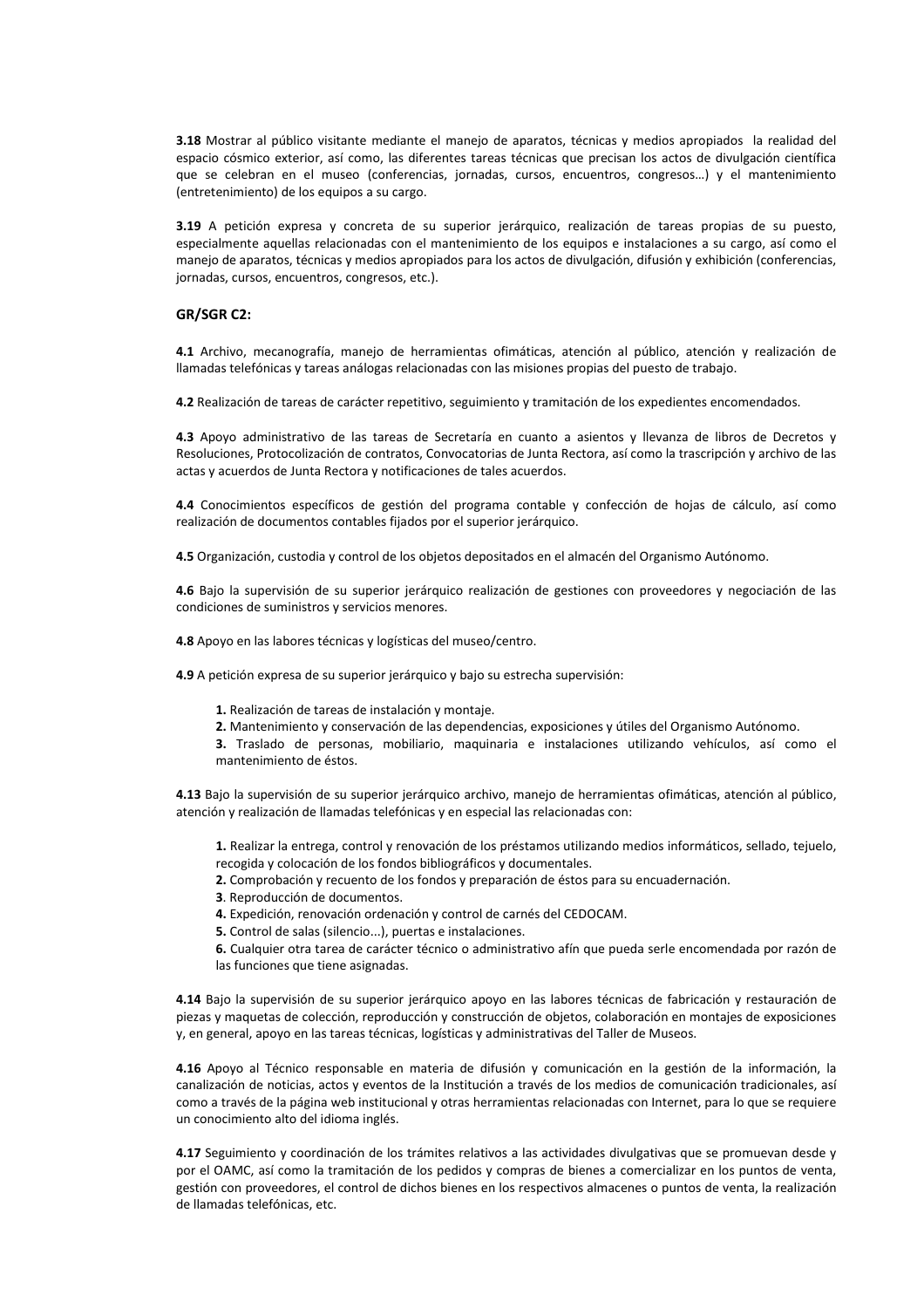#### **GR/SGR E (AP):**

**5.1** Conducción, limpieza y mantenimiento de los vehículos que se le asignen.

**1.2** Recepción, clasificación y distribución de los objetos, documentos y correspondencia que a tales efectos le sean encomendados, desde / hacia otros Centros y Organismos.

**5.3** Realización de los encargos relacionados con el servicio que se le encomienden, adecuados a la naturaleza de sus funciones, especialmente recepción, clasificación y distribución de los documentos, objetos y correspondencia que a tales efectos le sean encomendados, dentro y fuera del Organismo Autónomo, así como, archivo de periódicos, boletines, etc., entretenimiento de la fotocopiadora.

**5.4** Recepción, información y guía de visitantes o público en general, venta de entradas y productos, atención de las salas de exposición, vigilancia de las instalaciones (comprobando cierre de ventanas y puertas), colecciones y módulos.

**5.6** Traslado de mobiliario, maquinaria e instalaciones y apoyo a los servicios de mantenimiento, talleres y montaje de exposiciones.

**5.7** A petición expresa de su superior jerárquico y bajo su estrecha supervisión, realización de tareas de mantenimiento y conservación de las dependencias y útiles del Organismo Autónomo. Apoyo a los servicios de talleres y montaje de exposiciones.

**5.8** Cuidado y atención permanente de jardines, huertas y semovientes.

**5.9** A petición expresa de su superior jerárquico y bajo su estrecha supervisión recepción, clasificación y distribución de los objetos, documentos y correspondencia que le sean encomendados dentro y fuera del Organismo Autónomo. Recepción, información y guía de visitantes o público en general. Cuidado y vigilancia de las instalaciones (comprobando cierre de puertas y ventanas), así como de las colecciones. Manejo y utilización de los medios técnicos necesarios para el desarrollo de las funciones que tiene asignadas.

**5.10** Bajo la supervisión de su superior jerárquico, desempeño, entre otras**:** 

- **1.** Tareas de mantenimiento y conservación de las dependencias y útiles del Organismo Autónomo.
- **2.** Colaboración con los servicios de talleres y montaje de exposiciones.
- **3.** Mantenimiento de los vehículos que se le asignen.

### **ANEXO COMPLEMENTOS FUNCIONALES PARA PUESTOS DE RESPONSABILIDAD.**

Estos complementos se fijan para retribuir las características del desempeño de las direcciones y subdirecciones de los museos, centros y servicios, por implicar funciones de responsabilidad, no teniendo, por tanto, el carácter de personal eventual o de directivo profesional, y que requieren un tratamiento retributivo diferenciado como complemento a las retribuciones propias de su puesto o categoría.

Estos puestos funcionales, de libre creación y supresión, serán desempeñados por personal del OAMC, a los que se le asigne de forma discrecional, por el órgano competente, conforme a los procedimientos establecidos en los Estatutos o en la RPT del OAMC, quedando sujetos, a la libre remoción para su cese.

| Área        | Código | <b>Puestos Funcionales</b>       |  | <b>Funciones</b><br>Responsabilidad | Exp.   |    |
|-------------|--------|----------------------------------|--|-------------------------------------|--------|----|
| MA          | F.7    | <b>Dirección</b>                 |  |                                     | 5 años | PD |
| <b>MCN</b>  | F.3    | <b>Dirección</b>                 |  |                                     | 5 años | PD |
| <b>MHAT</b> | F.4    | <b>Dirección</b>                 |  |                                     | 5 años | PD |
| <b>MCC</b>  | F.5    | <b>Dirección</b>                 |  |                                     | 5 años | PD |
| IB          | F.6    | <b>Dirección</b>                 |  |                                     | 5 años | PD |
| AG          | F.1    | Dirección Administrativa         |  |                                     |        | PD |
| <b>GE</b>   | F.2    | Dirección Gestión Económica      |  |                                     |        | PD |
| <b>MHAT</b> | F.8    | Subdirección (Sede Casa Lercaro) |  |                                     |        | PD |
| <b>MHAT</b> | F.9    | Subdirección (Sede Casa Carta)   |  |                                     |        | PD |

El número de puestos, funciones, características y requisitos son los siguientes: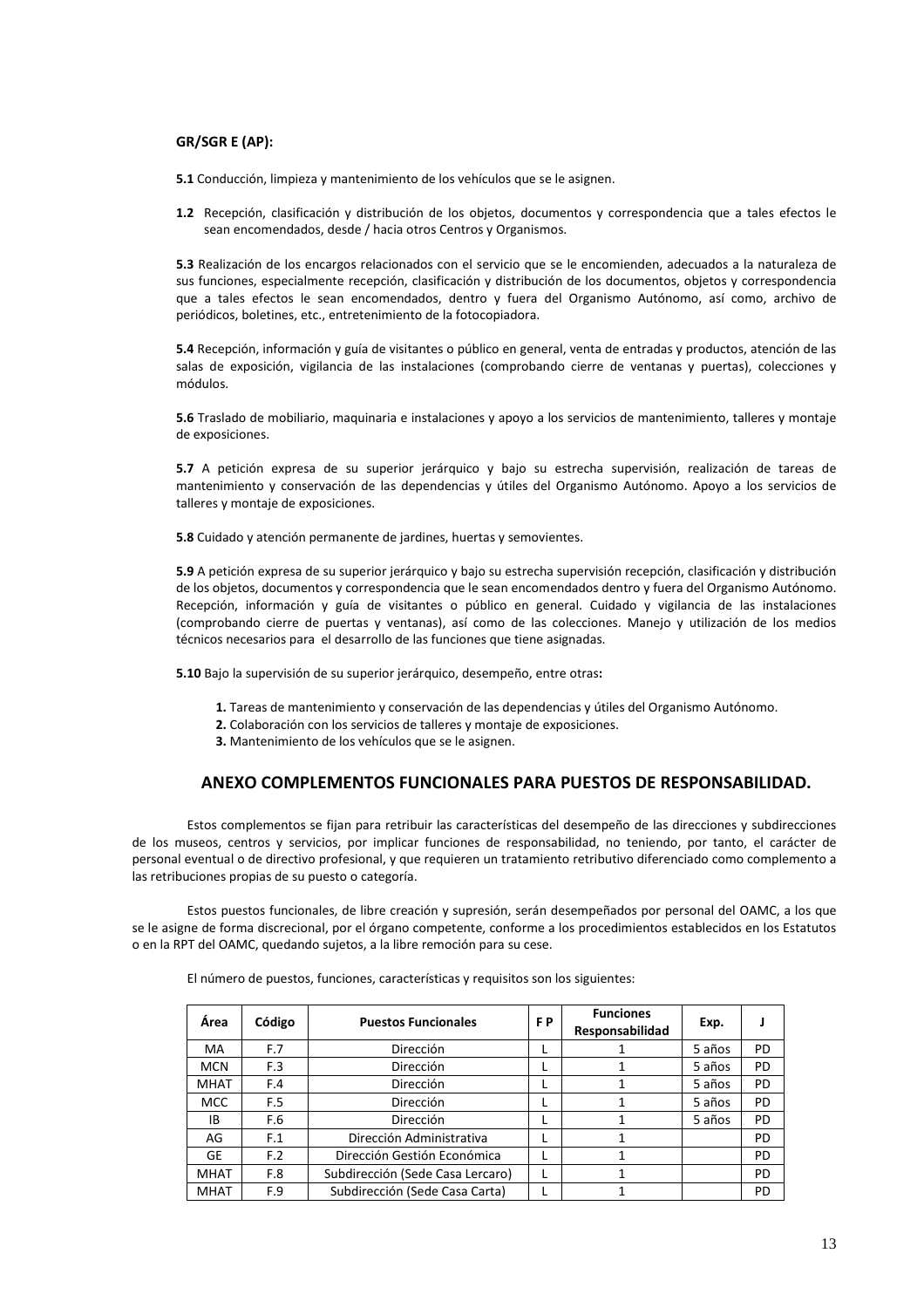#### **Funciones de responsabilidad:**

Los puestos funcionales de Direcciones y Subdirecciones anteriormente descritos, desempeñarán las funciones de responsabilidad previstas en los Estatutos del Organismo Autónomo de Museos y Centros.

Estos complementos se harán efectivos en los términos y forma previstos en el artículo 56 del Convenio Colectivo.

### **ANEXO COMPLEMENTARIO**

#### **TIPO DE PUESTO**

Todos los puestos de trabajo incluidos en la Relación de Puestos de Trabajo son "no singularizados".

#### **FORMA DE PROVISIÓN (FP):**

**L:** Libre designación. **C:** Concurso. **CE:** Concurso específico.

#### **GRUPO PROFESIONAL:**

| Grupo | Plaza                                                               | <b>Grupo Profesional</b>                                       | Código                 |  |
|-------|---------------------------------------------------------------------|----------------------------------------------------------------|------------------------|--|
|       | Conservador/a                                                       |                                                                |                        |  |
|       | Técnico/a Superior en Documentación (a exinguir)                    | Grupo Superior Arte y Humanidades                              | Sup.ArtyHuman          |  |
|       | Técnico/a Superior en Patrimonio                                    | A1                                                             |                        |  |
|       | Técnico/a Superior en Actividades Museísticas                       |                                                                |                        |  |
|       | Conservador/a                                                       | Grupo Superior de Ciencias Sociales<br>A1                      | Sup.C.Social.          |  |
|       | Conservador/a                                                       |                                                                |                        |  |
|       | Técnico/a Superior (a exinguir)                                     | Grupo Superior de Ciencias y                                   |                        |  |
| A1    | Técnico/a Superior en Fotografía Científica (a extinguir)           | Ciencias de la Vida A1                                         | Sup.C.yC.Vida          |  |
|       | Técnico/a Superior en Museografía y Sistemas Vivos<br>(a extinguir) |                                                                |                        |  |
|       | Técnico/a Superior                                                  | Grupo Superior de Física                                       | Sup.Fís.               |  |
|       | Técnico/a Superior                                                  | Grupo Superior de Administración<br>A1                         | Sup. Admón.            |  |
|       | Técnico/a Superior                                                  | Grupo Superior de Conservación y<br>Restauración A1            | Sup.Conserv.yRes<br>t. |  |
|       | Técnico/a Superior                                                  | Grupo Superior de Difusión y<br>Comunicación A1                | Sup.DifyComun.         |  |
|       | Técnico/a de Grado Medio                                            | Grupo Técnico de Administración A2                             | T.Admón.               |  |
|       | Técnico/a de Grado Medio                                            | Grupo Técnico de Edificación, obra<br>civil e instalaciones A2 | T.Edif.OC.Inst.        |  |
| A2    | Técnico/a de Grado Medio                                            | Grupo Técnico de Biblioteconomía y<br>Documentación A2         | T.BlyDocum.            |  |
|       | Técnico/a de Grado Medio (a amortizar)                              | Grupo Técnico de Gestión de                                    | T.Ges.Ser.             |  |
|       | Técnico/a de Grado Medio                                            | Servicios A2                                                   |                        |  |
| B     |                                                                     |                                                                |                        |  |
|       | Técnico/a en Textiles                                               |                                                                |                        |  |
|       | Preparador/a Laborante                                              | Grupo Mantenimiento y Servicios C1                             | MantySer.              |  |
|       | Técnico/a de Mantenimiento                                          |                                                                |                        |  |
| C1    | Diseñador/a                                                         | Grupo Artes Plásticas y Diseño C1                              | ArtPlastyDiseñ.        |  |
|       | Taxidermista                                                        |                                                                |                        |  |
|       | Técnico/a en Informática                                            |                                                                |                        |  |
|       | Técnico/a Audiovisuales                                             | Grupo Informática, Desarrollo y<br>Telecomunicaciones C1       | Inf,DesyComun.         |  |
|       | Técnico/a de Desarrollo                                             |                                                                |                        |  |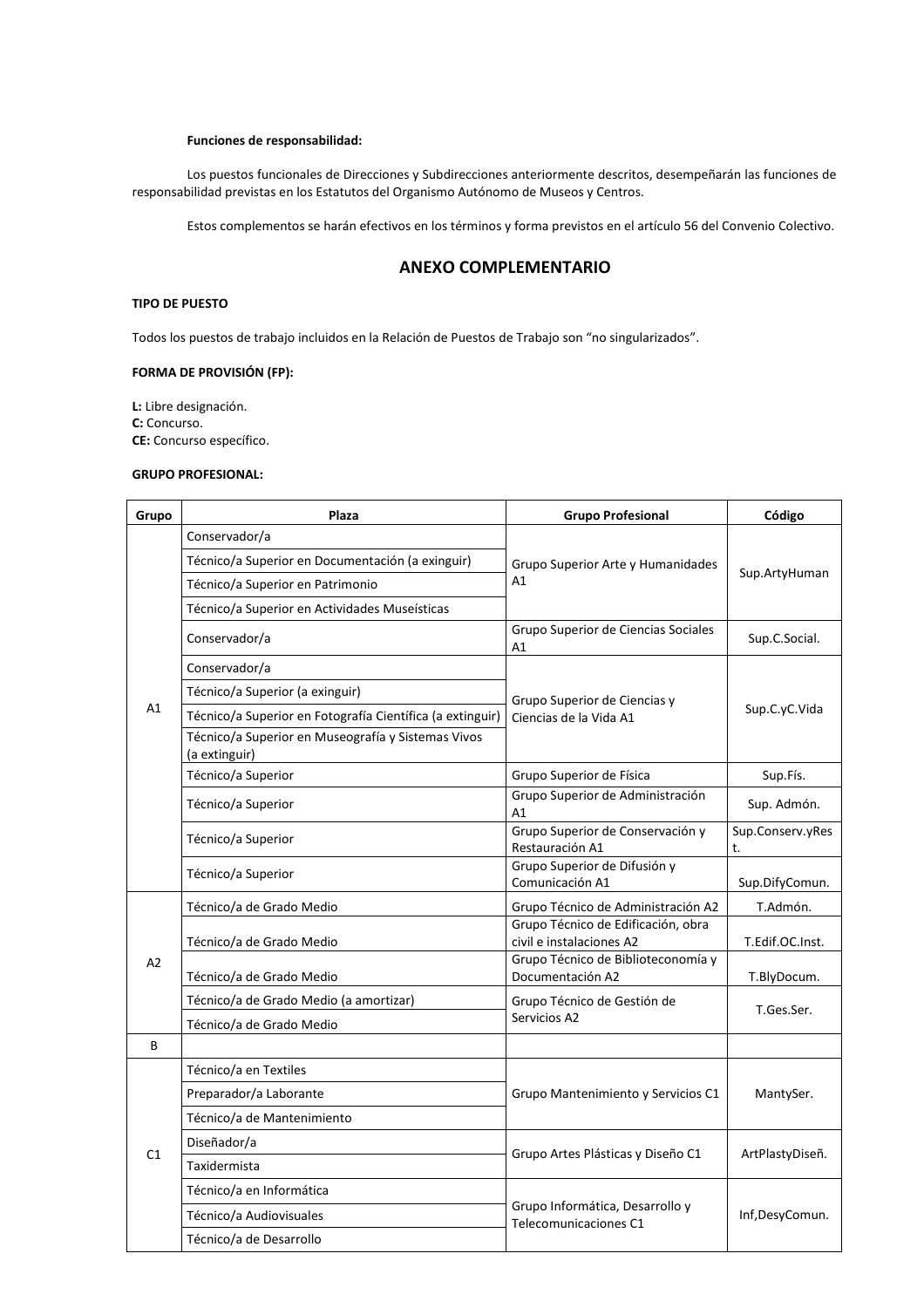|                | Técnico/a de Desarrollo (Astronomía)          |                                                           |                       |  |
|----------------|-----------------------------------------------|-----------------------------------------------------------|-----------------------|--|
|                | Encargado/a Servicios Generales (a extinguir) | Grupo Administrativo y Gestión de                         |                       |  |
|                | Administrativo de Gestión (a extinguir)       | Servicios C1                                              | Adm/GesSer.           |  |
|                | Auxiliar Administrativo de Gestión            |                                                           |                       |  |
|                | Auxiliar Administrativo                       | Grupo Auxliar Administrativo y<br>Gestión de Servicios C2 | AuxAdm/Ges.Ser.       |  |
| C <sub>2</sub> | Auxiliar de Biblioteca y Documentación        |                                                           |                       |  |
|                | Auxiliar Técnico (Taller de Museos)           | Grupo Mantenimiento y tareas de                           | Mant.T.apoyo          |  |
|                | Encargado/a de Mantenimiento                  | apoyo C <sub>2</sub>                                      |                       |  |
|                | Ordenanza Conductor                           |                                                           | Ser.Gles, Ctrol, Info |  |
| Grupo          | Ordenanza                                     | Grupo Servicios Generales, Control e<br>Información E     |                       |  |
| F.             | Recepcionista                                 |                                                           |                       |  |
|                | Operario/a Oficios Varios                     | Grupo Operario/a Ambiental y<br>Edificación E             | Op.AmbyEdf.           |  |

#### **JORNADA (JOR):**

Plena disponibilidad **(PD):** Comporta una especial dedicación y asistencia que se concreta en una jornada de trabajo de 40 horas semanales y en la obligatoriedad de prestar servicios extraordinarios fuera de la jornada de trabajo cuando, por necesidades del servicio, se le requiera.

Prolongación de Jornada **(PJ):** Se asigna el régimen de "Prolongación de Jornada PJ", para los puestos de trabajo cuyo personal podrá ser requerido, por necesidades del servicio, a prestar servicios extraordinarios, fuera de la jornada de trabajo, hasta un máximo de 10 horas mensuales.

Jornada Turnos **(JT**): Los turnos serán de mañana y/o tarde.

#### **MERITOS ESPECIFICOS (ME):**

**ME1**. Idioma inglés y conocimientos de otro de los idiomas oficiales en la Unión Europea.

#### **REQUISITOS ESENCIALES (RE):**

01 Carnet de conducir. 02 Idioma inglés.

#### **EXPERIENCIA (EXP):**

La experiencia exigida como requisito para la asignación y desempeño de cada uno de los puestos de trabajo incluidos en la Relación de Puestos de Trabajo será la siguiente:

**01. En los GR/SGR A1 y A2, 2 años.** 

**02. En los GR/SGR C1 y C2, 1 año.** 

**03. En el Grupo E, 6 meses.** 

### **RECONOCIMIENTO MÉDICO OBLIGATORIO (RMO):**

De conformidad con el artículo 74 del Convenio Colectivo los puestos de trabajo que han de pasar reconocimiento médico obligatorio son:

| Código | <b>Puesto</b>                                                                                                                                                                                      | Periodicidad |
|--------|----------------------------------------------------------------------------------------------------------------------------------------------------------------------------------------------------|--------------|
|        | Taxidermista. Por el desempeño, con carácter permanente,                                                                                                                                           |              |
| SC.14  | de funciones que impliquen el uso y/o manipulación de<br>sustancias tóxicas, o con exposición directa a agentes<br>nocivos, sin perjuicio de la utilización de las debidas<br>medidas protectoras. | Anual        |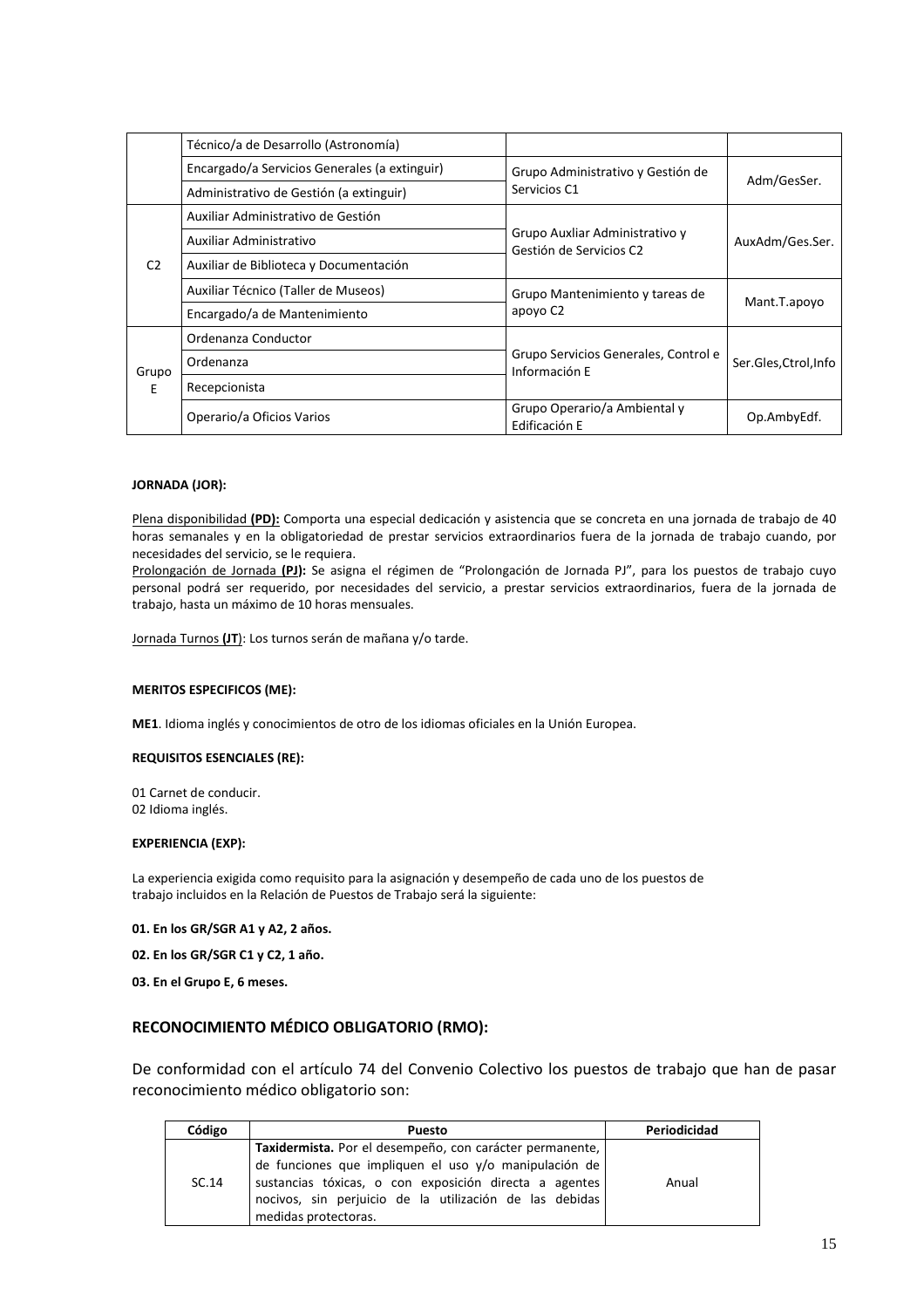|         | Operario/a Oficios Varios, adscrito al MHAT (Casa Carta).     |       |
|---------|---------------------------------------------------------------|-------|
|         | Por el desempeño, con carácter frecuente, de funciones que    |       |
| MHAT.23 | impliquen el uso y/o manipulación de sustancias tóxicas, o    | Anual |
|         | con exposición directa a agentes nocivos, sin perjuicio de la |       |
|         | utilización de las debidas medidas protectoras.               |       |

### **ROPA Y CALZADO DE TRABAJO (RT):**

De conformidad con el artículo 8 del Convenio Colectivo los puestos de trabajo sujetos al uso de ropa y calzado son:

| Área        | Código        | <b>Puestos</b>             |
|-------------|---------------|----------------------------|
| МA          | MA.6          | Recepcionista              |
| MA          | <b>MA.7</b>   | Recepcionista              |
| MA          | MA.8          | Recepcionista              |
| MA          | MA.9          | Recepcionista              |
| <b>MCN</b>  | <b>MCN.13</b> | Recepcionista              |
| <b>MCN</b>  | <b>MCN.14</b> | Recepcionista              |
| <b>MCN</b>  | <b>MCN.15</b> | Recepcionista              |
| <b>MCN</b>  | <b>MCN.17</b> | Recepcionista              |
| <b>MHAT</b> | MHAT.12       | Recepcionista              |
| <b>MHAT</b> | MHAT.13       | Recepcionista              |
| <b>MHAT</b> | MHAT.14       | Recepcionista              |
| <b>MHAT</b> | MHAT.15       | Recepcionista              |
| <b>MHAT</b> | MHAT.16       | Recepcionista              |
| <b>MHAT</b> | MHAT.17       | Recepcionista              |
| <b>MHAT</b> | MHAT.18       | Recepcionista              |
| <b>MHAT</b> | MHAT.19       | Recepcionista              |
| <b>MHAT</b> | MHAT.20       | Recepcionista              |
| MHAT        | MHAT.21       | Recepcionista              |
| <b>MHAT</b> | MHAT.23       | Operario/a Oficios Varios  |
| <b>MHAT</b> | MHAT.22       | Operario/a Oficios Varios  |
| <b>MHAT</b> | MHAT.24       | Operario/a Oficios Varios  |
| MCC         | MCC.5         | Técnico/a de Mantenimiento |
| MCC         | MCC.6         | Técnico/a de Mantenimiento |
| MCC         | MCC.7         | Técnico/a de Mantenimiento |
| MCC         | MCC.11        | Recepcionista              |
| MCC         | <b>MCC.12</b> | Recepcionista              |
| MCC         | <b>MCC.13</b> | Recepcionista              |
| MCC         | <b>MCC.14</b> | Recepcionista              |
| MCC         | <b>MCC.15</b> | Recepcionista              |
| MCC         | <b>MCC.18</b> | Recepcionista              |
| CEDOCAM     | CEDOCAM.6     | Ordenanza                  |
| AG          | AG.9          | Ordenanza-Conductor        |
| SC          | SC.17         | Encargado/a Mantenimiento  |
| SC          | SC.18         | Encargado/a Mantenimiento  |
| SC          | SC.19         | Encargado/a Mantenimiento  |
| <b>SC</b>   | SC.26         | Operario/a Oficios Varios  |
| SC          | SC.22         | Operario/a Oficios Varios  |
| SC          | SC.23         | Operario/a Oficios Varios  |
| SC          | SC.24         | Operario/a Oficios Varios  |
| SC          | SC.25         | Operario/a Oficios Varios  |
| SC          | SC.36         | Operario/a Oficios Varios  |

### **COMPLEMENTO CONDICIONES DE TRABAJO Y COMPLEMENTOS VARIABLES:**

Complemento de "Condiciones de trabajo" (CCT).

Este complemento, no consolidable y vinculado al desempeño efectivo de las funciones del puesto, está destinado a retribuir condiciones particulares de algunos puestos de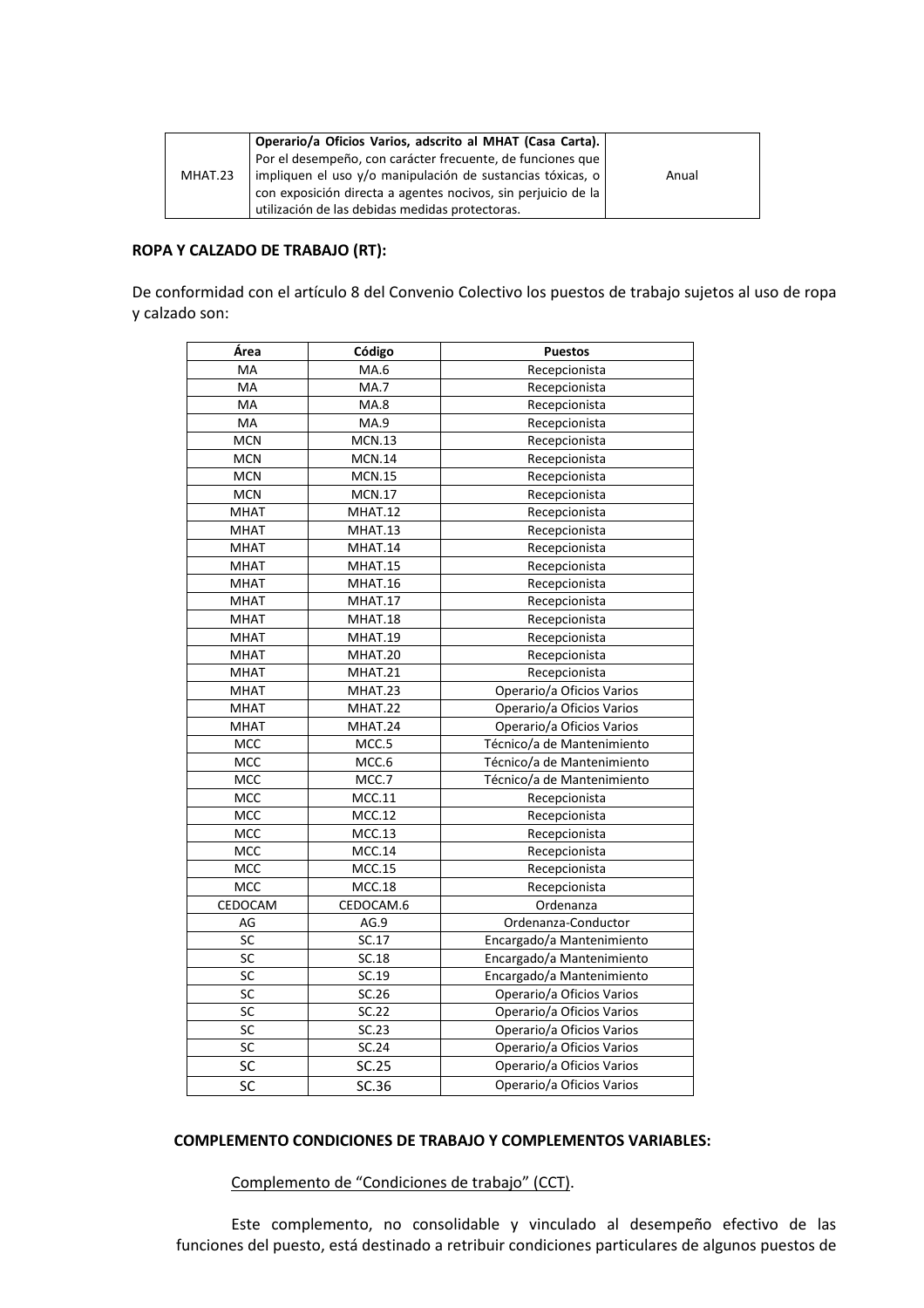trabajo que no son comunes a todos los puestos de la misma denominación, pero que se dan de forma permanente o frecuente, nunca ocasionalmente, tales como la peligrosidad, penosidad y toxicidad, que al ser particulares de algunos puestos y no generales a los de la misma denominación no han sido incluidas en el complemento específico.

Este complemento se asigna a los siguientes puestos en atención a los requisitos que se indican:

| Código  | <b>Puesto/Condiciones</b>                                                                                                                                                                                                                                                                                                                                                                                                                                                              | Nº Puntos<br><b>CCT</b> |
|---------|----------------------------------------------------------------------------------------------------------------------------------------------------------------------------------------------------------------------------------------------------------------------------------------------------------------------------------------------------------------------------------------------------------------------------------------------------------------------------------------|-------------------------|
| SC.31   | Técnico/a Superior en Difusión y Comunicación. Por el desempeño, con<br>carácter permanente y disponibilidad fuera de la jornada, de funciones<br>relativas al desarrollo y fomento de relaciones institucionales, en el<br>ámbito nacional e internacional.                                                                                                                                                                                                                           | 8                       |
| SC.14   | Taxidermista. Por el desempeño, con carácter permanente, de<br>funciones que impliquen el uso y/o manipulación de sustancias tóxicas,<br>o con exposición directa a agentes nocivos, sin perjuicio de la<br>utilización de las debidas medidas protectoras.                                                                                                                                                                                                                            | 6                       |
| MHAT.8  | Técnico/a en Textiles. Por el desempeño, con carácter frecuente, de<br>funciones que impliquen un mayor esfuerzo, así como disponibilidad<br>fuera de la jornada                                                                                                                                                                                                                                                                                                                       | 5                       |
| AG.7    | Auxiliar Administrativo. Por el desempeño, con carácter permanente,<br>de tareas de Secretaría en cuanto a asientos y llevanza de libros de<br>Decretos y Resoluciones, Protocolización de contratos, Convocatorias<br>de Junta Rectora, así como la trascripción y archivo de las actas y<br>acuerdos de Junta Rectora y notificaciones de tales acuerdos.                                                                                                                            | $\overline{7}$          |
| MHAT.23 | Operario/a Oficios Varios adscrito al Museo de Historia<br>$\mathbf{v}$<br>Antropología (sede Casa Carta). Por el desempeño, con carácter<br>frecuente, de funciones que impliquen el uso y/o manipulación de<br>sustancias tóxicas, o con exposición directa a agentes nocivos, sin<br>perjuicio de la utilización de las debidas medidas protectoras.                                                                                                                                | $\overline{2}$          |
| MHAT.23 | Operario/a Oficios Varios adscrito al Museo de Historia<br>$\mathbf{v}$<br>Antropología (sede Casa Carta). Por el desempeño de funciones<br>añadidas a las propias que requieren un mayor esfuerzo y/o dificultad,<br>al tener que aplicar, técnicas y uso de maquinaria específica, entre<br>otras, poda, sistemas de riego y abonado en el cuidado de los cultivos<br>tradicionales.                                                                                                 | 4                       |
| SC.39   | Auxiliar Administrativo. Por el desempeño, con carácter permanente y<br>disponibilidad fuera de la jornada, de las funciones de coordinación y<br>seguimiento de los trámites relativos a las cesiones y uso de espacios<br>para el desarrollo de actividades promovidas por el OAMC, por otras<br>Instituciones, o por personas físicas-jurídicas, así como aquellas<br>relacionadas con las cuestiones protocolarias y demás tareas<br>organizativas de los actos de la Institución. | 12                      |
| G.3     | Auxiliar Administrativo. Por el desempeño, con prolongación de<br>jornada, de las funciones organización y gestión de la agenda de la<br>Presidencia y de la Gerencia del Organismo Autónomo. Planificación y<br>control del tiempo, organización de actividades, reuniones y viajes.<br>Acogimiento de visitas, captación y gestión de llamadas telefónicas.                                                                                                                          | $\overline{7}$          |

Complementos variables (CV):

**Rotación (R):** El complemento de Rotación se fija para compensar al trabajador sometido a turnos rotatorios, y/o jornada rotatoria y/o jornada partida.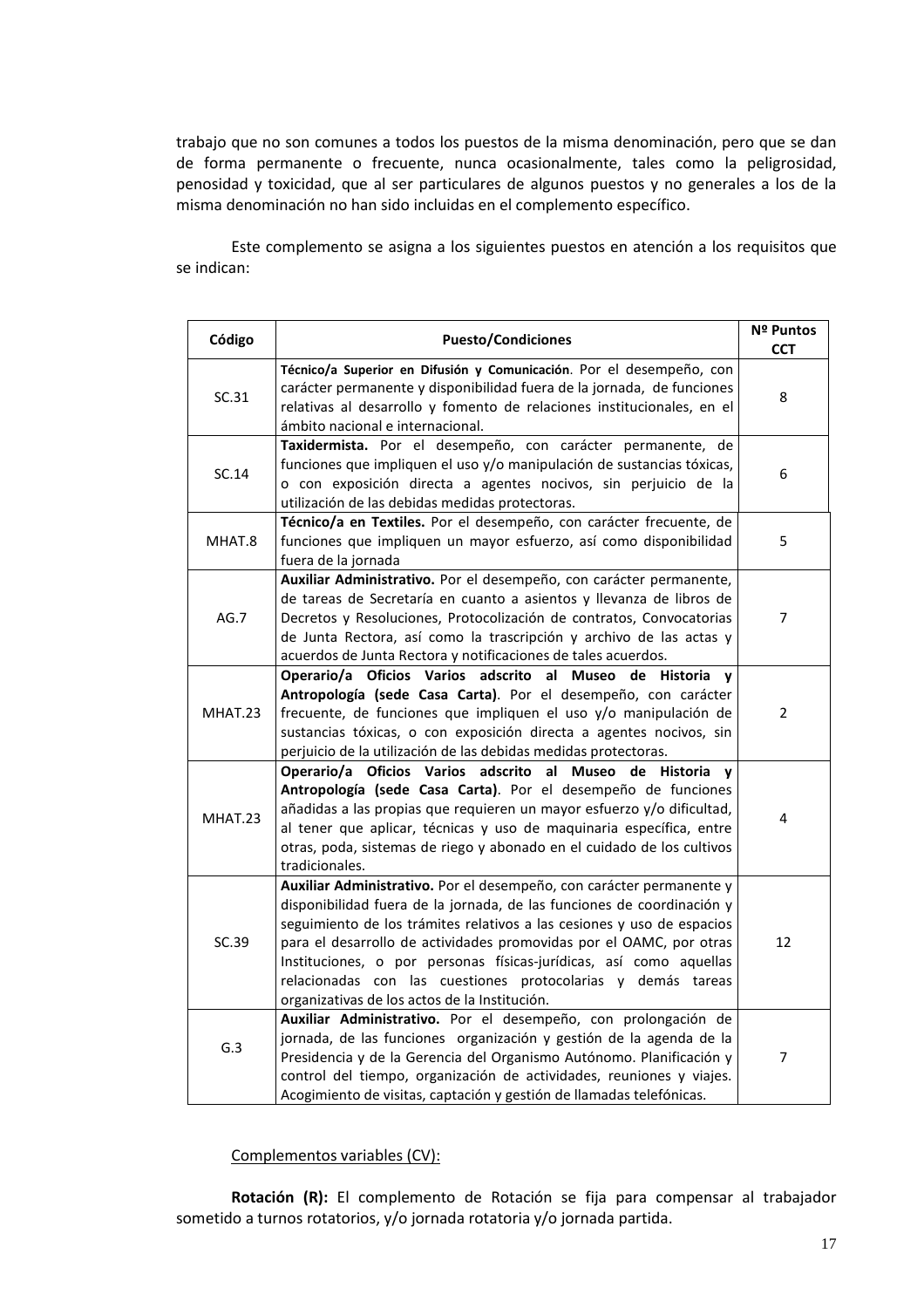| Área        | Código        | <b>Puestos</b> | <b>Equiv. Puntos</b><br>Específico |
|-------------|---------------|----------------|------------------------------------|
| MA          | MA.6          | Recepcionista  | 6                                  |
| MA          | <b>MA.7</b>   | Recepcionista  | 6                                  |
| MA          | <b>MA.8</b>   | Recepcionista  | 6                                  |
| MA          | <b>MA.9</b>   | Recepcionista  | 6                                  |
| <b>MCN</b>  | MCN.13        | Recepcionista  | 6                                  |
| <b>MCN</b>  | <b>MCN.14</b> | Recepcionista  | 6                                  |
| <b>MCN</b>  | <b>MCN.15</b> | Recepcionista  | 6                                  |
| <b>MCN</b>  | <b>MCN.17</b> | Recepcionista  | 6                                  |
| <b>MHAT</b> | MHAT.12       | Recepcionista  | 6                                  |
| <b>MHAT</b> | MHAT.13       | Recepcionista  | 6                                  |
| <b>MHAT</b> | MHAT.14       | Recepcionista  | 6                                  |
| <b>MHAT</b> | MHAT.15       | Recepcionista  | 6                                  |
| <b>MHAT</b> | MHAT.16       | Recepcionista  | 6                                  |
| <b>MHAT</b> | MHAT.17       | Recepcionista  | 6                                  |
| <b>MHAT</b> | MHAT.18       | Recepcionista  | 6                                  |
| <b>MHAT</b> | MHAT.19       | Recepcionista  | 6                                  |
| MHAT        | MHAT.20       | Recepcionista  | 6                                  |
| <b>MHAT</b> | MHAT.21       | Recepcionista  | 6                                  |
| <b>MCC</b>  | MCC.11        | Recepcionista  | 6                                  |
| <b>MCC</b>  | MCC.12        | Recepcionista  | 6                                  |
| <b>MCC</b>  | MCC.13        | Recepcionista  | 6                                  |
| <b>MCC</b>  | MCC.14        | Recepcionista  | 6                                  |
| MCC         | <b>MCC.15</b> | Recepcionista  | 6                                  |
| <b>MCC</b>  | <b>MCC.18</b> | Recepcionista  | 6                                  |

Este complemento se asigna a los siguientes puestos:

**Alteración de descansos (AD):** Se fija para compensar, de conformidad con lo previsto en el artículo 57.2 del Convenio Colectivo, la alteración de descansos a los trabajadores en régimen de trabajo a turnos.

**Coordinación de Proyectos (CP):** Se fija para compensar, con carácter temporal, al personal del OAMC las funciones añadidas de coordinación de proyectos, exposiciones o actividades de especial relevancia, o que involucren a varios museos, centros o servicios del OAMC, en virtud de la designación que realice la Junta Rectora, a propuesta de la Presidencia.

El trabajador designado desempeñará, además de la función añadida de "coordinador de proyectos", las que le son propias de su puesto de trabajo.

**Supervisión (S):** Se fija para compensar las funciones añadidas de organización y/o coordinación sobre personal, no propias de su categoría o puesto, o bien para compensar idénticas funciones, aún siendo propias de su categoría o puesto, pero ejercidas sobre personal de igual o superior categoría profesional o nivel retributivo**.** 

**Especial Dedicación (ED):** Se fija para compensar las singulares características de determinados puestos de trabajo que requieren disponibilidad y/o localización, no valorada en sus puestos o funcionales y/o presencia física fuera de la jornada habitual, y con independencia del horario o día en que se preste el servicio, así como de las condiciones de su desempeño.

Este complemento se asigna a los siguientes puestos: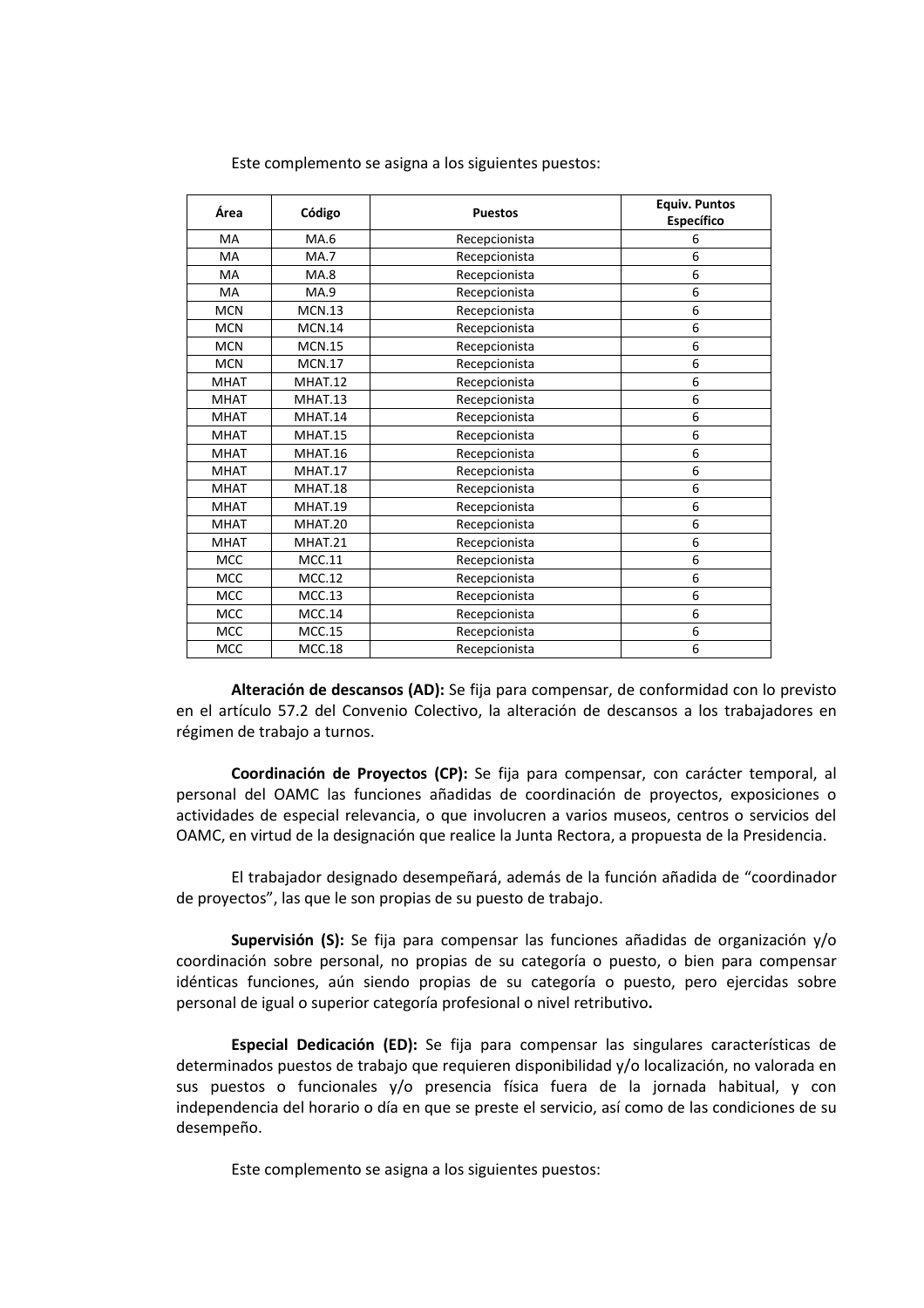| Area | Código        | <b>Puesto de Trabajo</b> | Equiv. Puntos<br><b>Específico</b> |
|------|---------------|--------------------------|------------------------------------|
| SC   | SC.8<br>SC.28 | TÉCNICO/A GRADO MEDIO    |                                    |

### Percepciones no salariales:

**Quebranto de moneda (Q)**: Este complemento, de carácter indemnizatorio y no salarial, se fija para compensar al personal, con funciones de cobro e ingresos, de los riesgos o perjuicios que pueda ocasionarle la realización de operaciones con dinero en efectivo, tales como pérdidas o errores en el cobro de los precios públicos, de los que tiene que responsabilizarse directamente.

| Área        | Código        | <b>Puestos</b> | <b>Importe Mes</b> |
|-------------|---------------|----------------|--------------------|
| MA          | MA.6          | Recepcionista  | 20,72              |
| MA          | <b>MA.7</b>   | Recepcionista  | 20,72              |
| <b>MA</b>   | MA.8          | Recepcionista  | 20,72              |
| <b>MA</b>   | MA.9          | Recepcionista  | 20,72              |
| <b>MCN</b>  | <b>MCN.13</b> | Recepcionista  | 20,72              |
| <b>MCN</b>  | <b>MCN.14</b> | Recepcionista  | 20,72              |
| <b>MCN</b>  | <b>MCN.15</b> | Recepcionista  | 20,72              |
| <b>MCN</b>  | <b>MCN.17</b> | Recepcionista  | 20,72              |
| <b>MHAT</b> | MHAT.12       | Recepcionista  | 20,72              |
| <b>MHAT</b> | MHAT.13       | Recepcionista  | 20,72              |
| <b>MHAT</b> | MHAT.14       | Recepcionista  | 20,72              |
| <b>MHAT</b> | MHAT.15       | Recepcionista  | 20,72              |
| <b>MHAT</b> | MHAT.16       | Recepcionista  | 20,72              |
| <b>MHAT</b> | MHAT.17       | Recepcionista  | 20,72              |
| <b>MHAT</b> | MHAT.18       | Recepcionista  | 20,72              |
| <b>MHAT</b> | MHAT.19       | Recepcionista  | 20,72              |
| <b>MHAT</b> | MHAT.20       | Recepcionista  | 20,72              |
| <b>MHAT</b> | MHAT.21       | Recepcionista  | 20,72              |
| MCC         | <b>MCC.11</b> | Recepcionista  | 20,72              |
| <b>MCC</b>  | MCC.12        | Recepcionista  | 20,72              |
| MCC         | <b>MCC.13</b> | Recepcionista  | 20,72              |
| MCC         | <b>MCC.14</b> | Recepcionista  | 20,72              |
| MCC         | <b>MCC.15</b> | Recepcionista  | 20,72              |
| MCC         | <b>MCC.18</b> | Recepcionista  | 20,72              |

Este complemento se asigna a los siguientes puestos:

### **PUESTOS BASES:**

Cada puesto de los incluidos en la RPT tiene asociado un "puesto base", al cual le corresponde las retribuciones mínimas que pertenecen **por grupo profesional/clase/tipo de puesto** (Anexo III del Convenio Colectivo).